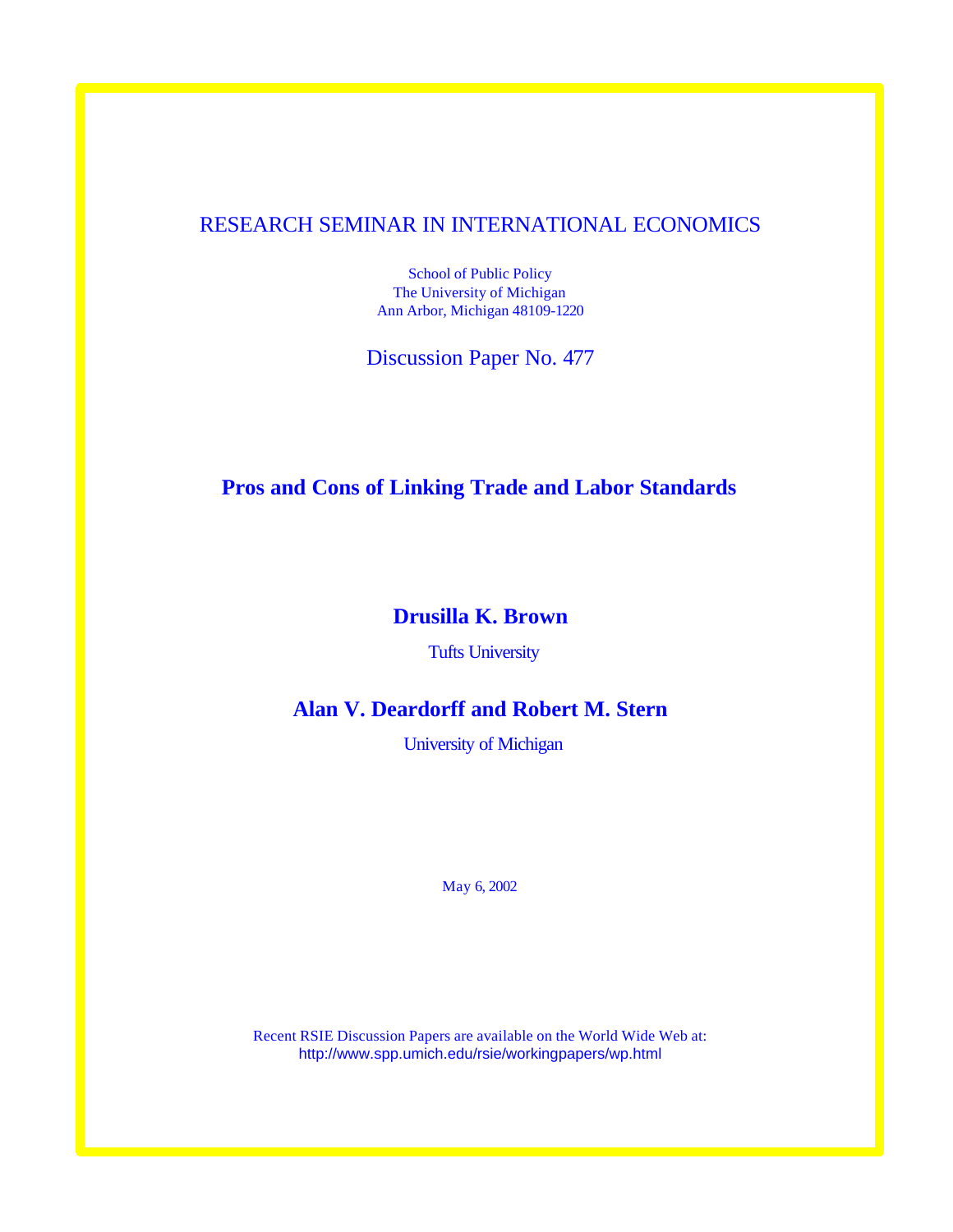# **Pros and Cons of Linking Trade and Labor Standards**

**Drusilla K. Brown Tufts University**

**Alan V. Deardorff The University of Michigan**

**Robert M. Stern The University of Michigan**

Paper prepared for Murphy Institute Conference on "The Political Economy of Policy Reform," Tulane University, November 9-10, 2001

Revised May 6, 2002

Address Correspondence to:

Robert M. Stern Department of Economics University of Michigan Ann Arbor, MI 48109-1220 Tel. 734-764-2373 Fax. 810-277-3102 E-mail: rmstern@umich.edu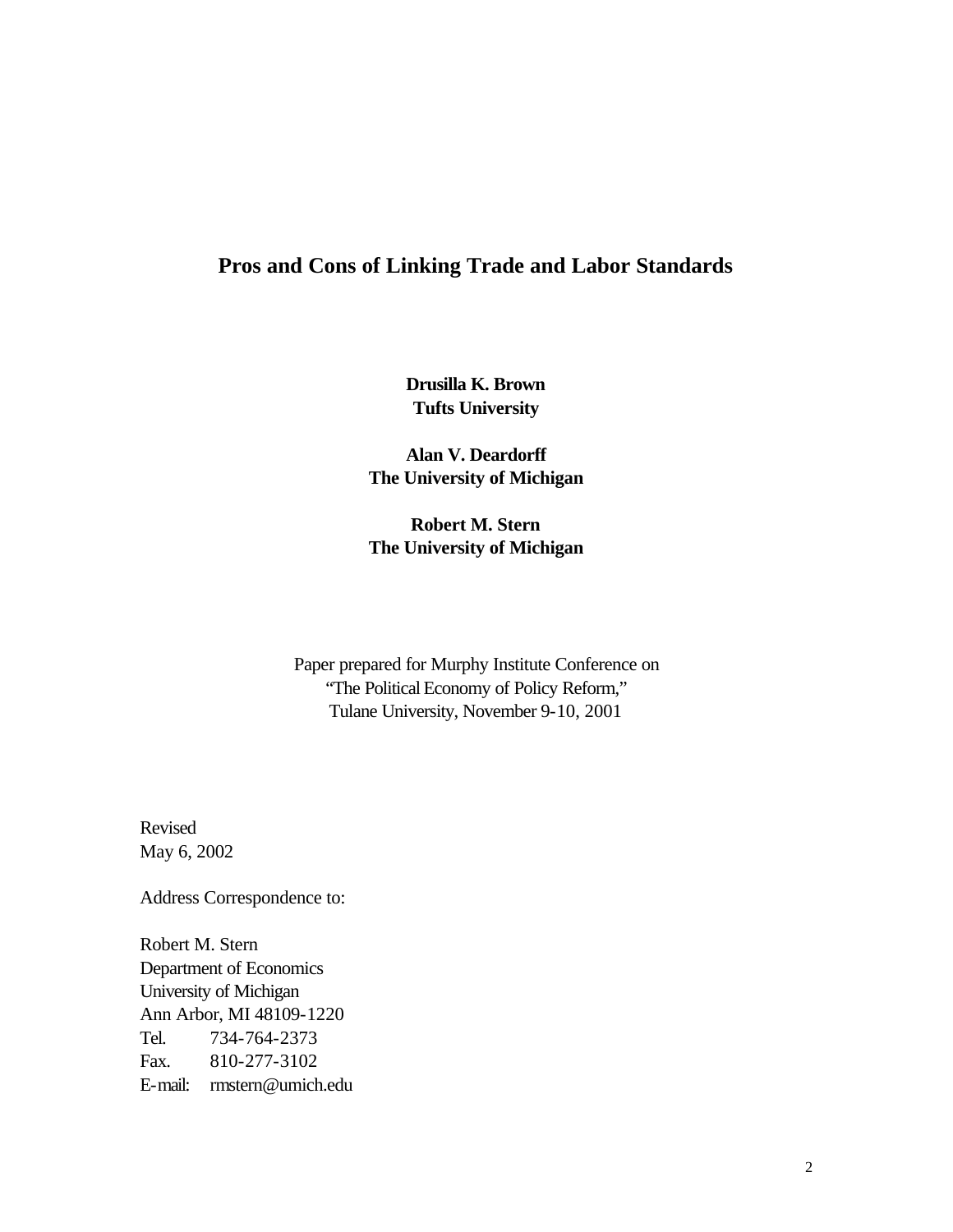### **ABSTRACT**

# **Pros and Cons of Linking Trade and Labor Standards**

## **Drusilla K. Brown Tufts University**

## **Alan V. Deardorff and Robert M. Stern The University of Michigan**

This paper addresses the debate over whether labor standards ought to be linked to trade policy, specifically by being included in the World Trade Organization and becoming subject to trade sanctions. We first try to put the debate into context by reviewing the issues and the events that have led to the current situation. We next turn to the arguments in favor of putting labor standards into the WTO, then address the arguments against doing so. Finally we offer our own advice to developing countries as to the position that they should take in this debate, and how more broadly they should deal with this and other issues in multilateral trade negotiations.

**Keywords:** Labor Standards

**JEL Subject Code:** F1 Trade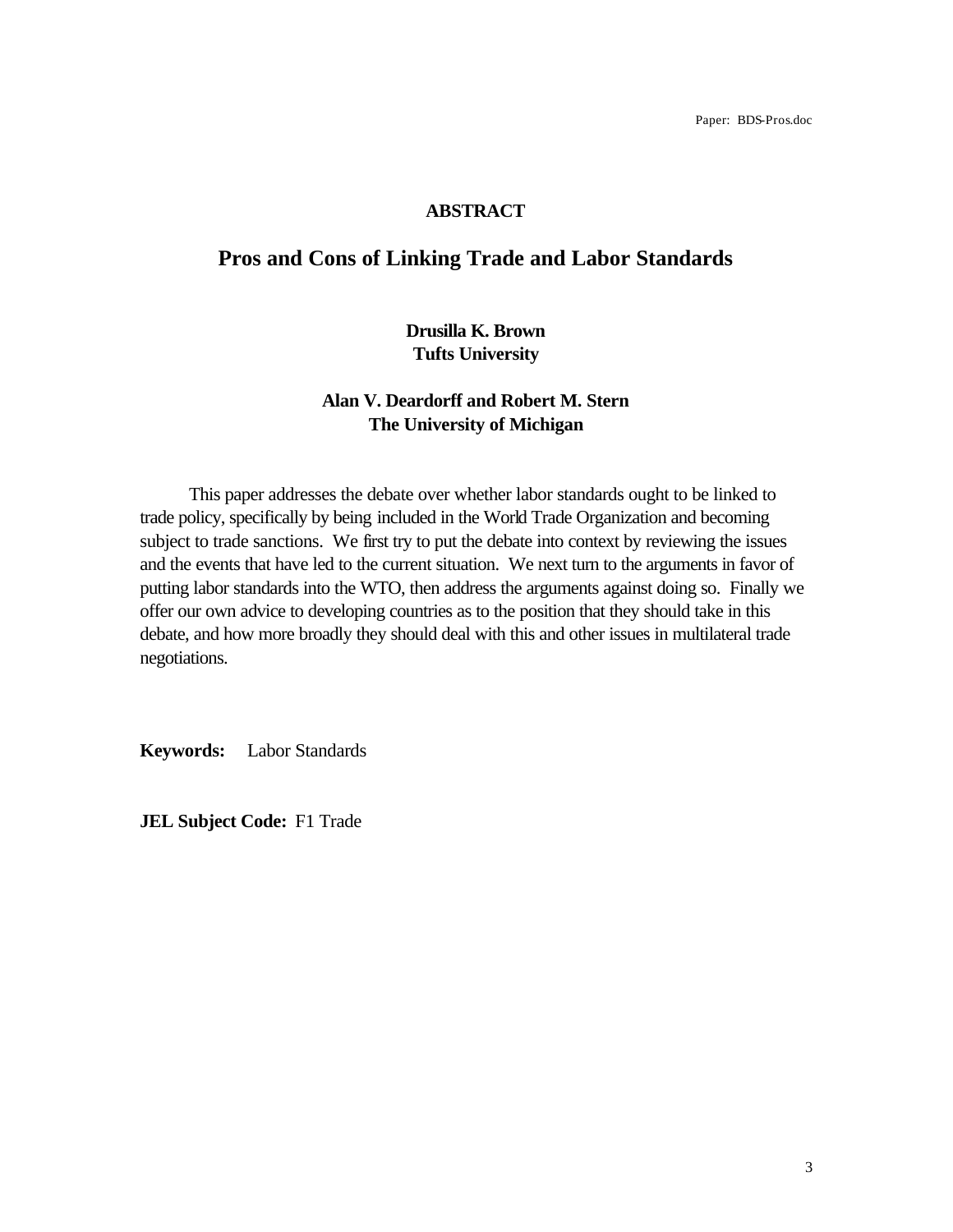#### May 6, 2002

### **Pros and Cons of Linking Trade and Labor Standards**

**Drusilla K. Brown Tufts University**

## **Alan V. Deardorff and Robert M. Stern The University of Michigan**

### **I. Introduction**

Until about ten years ago, international discussions of national economic policies were compartmentalized. International trade policies were the province of the General Agreement on Tariffs and Trade (GATT) and were discussed and negotiated primarily by specialists on trade. Policies involving labor markets, including labor standards, were similarly discussed only among specialists on labor, with international initiatives centered in the International Labor Organization (ILO). Similar compartmentalization existed for intellectual property issues in the World Intellectual Property Organization (WIPO), and also for environmental issues, which unlike the others were spread among several international bodies.

This all began to change in the early 1990s, for several reasons to be mentioned below. Some of this compartmentalization has already disappeared, and more of it seems to be on the way out, as important constituencies now favor integrating the issues under a single institutional framework. Because the successor to the GATT, the World Trade Organization (WTO), is the only international organization with meaningful enforcement powers, it has become the favored place for integrating these diverse policy issues. Intellectual property rights issues have already been taken over by the WTO in the Uruguay Round Agreement on Trade-Related Intellectual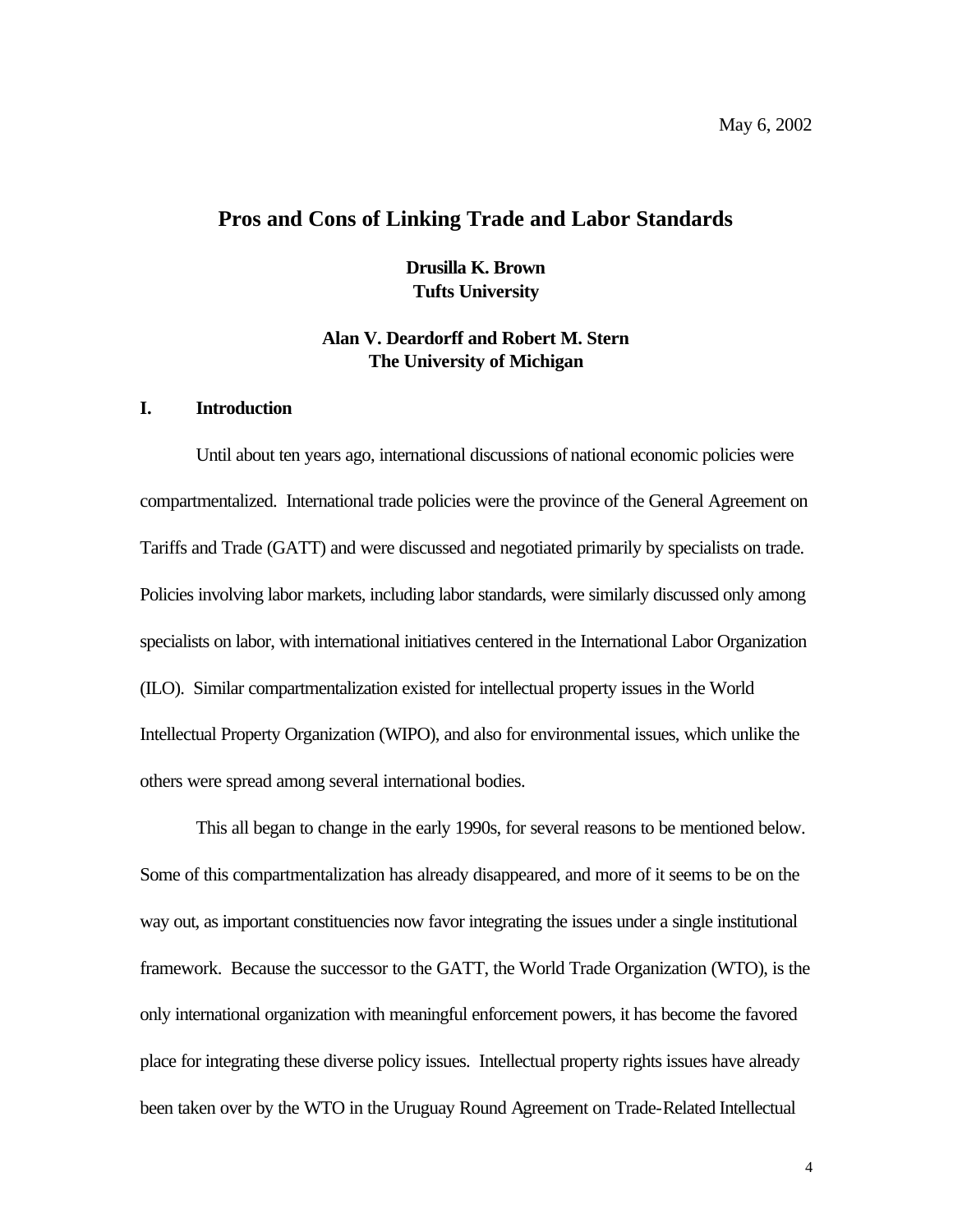Property Rights (TRIPS). Some advocates of labor and environmental rights have asked that these issues also be taken over by the WTO, and that they be enforced by the same mechanism that it uses for policing trade policies. This paper reviews the arguments for and against such integration in the case of labor standards.

We will first try to put the debate into context by reviewing the issues and the events that have led to the current situation. We will next turn to the arguments in favor of putting labor standards into the WTO, then address the arguments against doing so. Finally we will offer our own advice to developing countries as to the position that they should take in this debate, and how more broadly they should deal with this and other issues in multilateral trade negotiations. We conclude with an epilogue, noting that the linkage issues were not discussed at the November 2001 WTO Ministerial Meeting in Doha, Qatar, but that these issues might well reemerge under different circumstances in the future.

## **II. Background and Issues**

We are ourselves all specialists in the economics of international trade, and we are therefore much better versed in the history, institutions, and economic case for trade than we are knowledgeable about labor standards. However, precisely because of the debate we will be describing, we have had occasion in recent years to become more familiar with labor issues and to write several joint and individually authored papers on the subject.<sup>1</sup> It is from these perspectives that we will first provide a brief overview of the issues that arise in both trade and labor, and of how they have been dealt with in the world's institutions.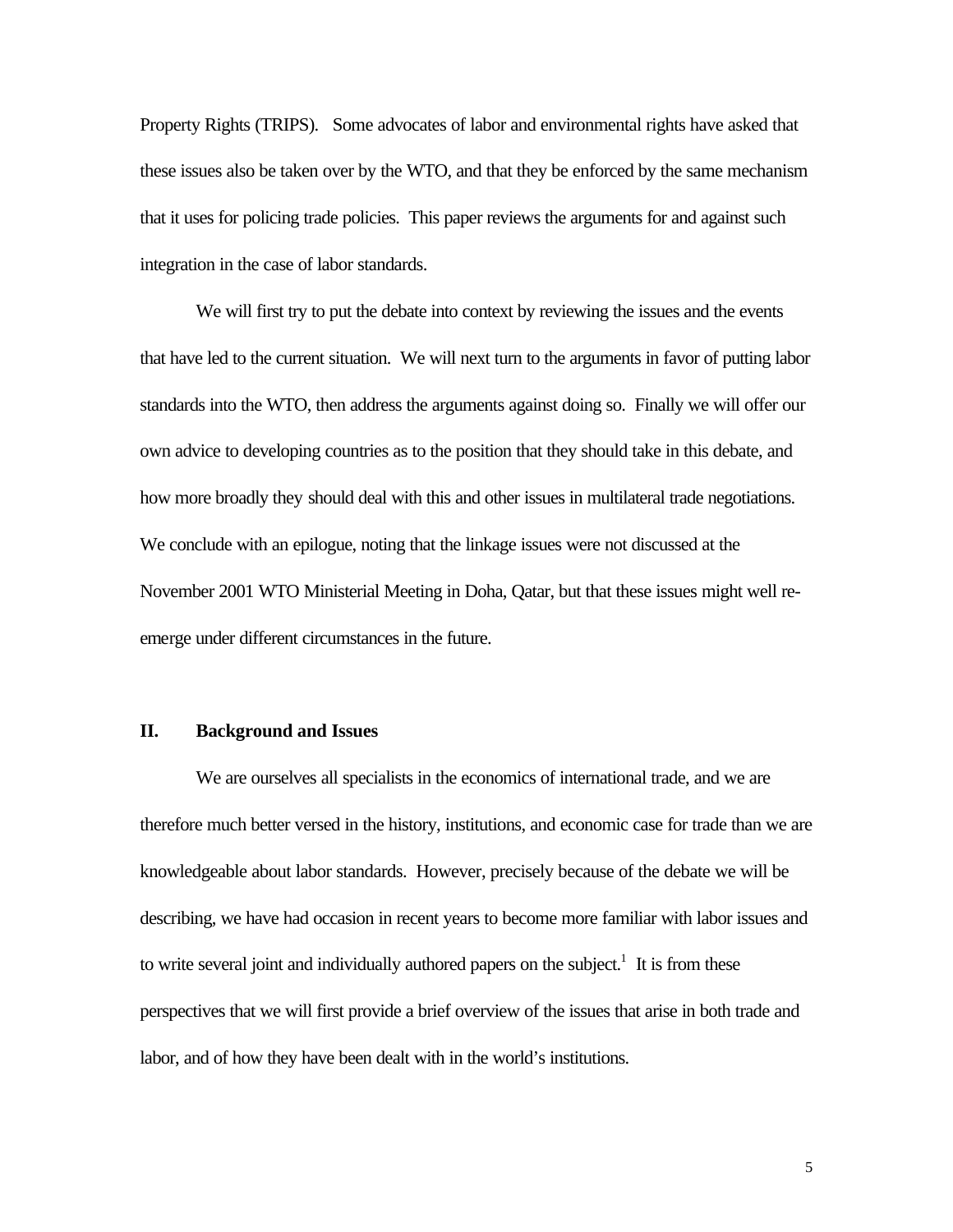The core problem of international trade policy is that countries and their governments have a variety of incentives to restrict trade, usually imports, and that such restrictions are economically harmful both to other countries and to those within the restricting countries who do not benefit directly from protection. Left to their own devices governments may be unable to resist these incentives, with the result that all countries in the world are made worse off. The incentives may be macroeconomic, as they were in the Great Depression of the 1930s when countries raised tariffs to divert demand from other countries toward themselves. Or they may be microeconomic and political, as is often the case today when countries protect individual industries or groups of workers from import competition.

The GATT was created at the end of World War II to prevent countries from restricting trade for these and other purposes, although it did allow tariffs to be raised in several specified circumstances. One of those circumstances was, as a last resort, if one country violated GATT's rules. After other remedies were exhausted, an offending country could become the target of retaliatory tariffs, the purpose being to provide enforcement of GATT rules. This "dispute settlement mechanism" (DSM) of the GATT was rather weak, for institutional reasons, but these weaknesses were removed in the WTO. A major difference between the WTO and its GATT predecessor is the strength of the WTO DSM, which employs several layers of procedure that lead ultimately, if offending behavior is found and not reversed, to "trade sanctions." That is, the ultimate remedy against a country breaking GATT/WTO rules is for other countries to restrict imports from it by use of increased tariffs.

<sup>&</sup>lt;sup>1</sup> See Brown et al. (1996, 1998, 2001a,b), Brown (2000, 2001), and Stern (1999).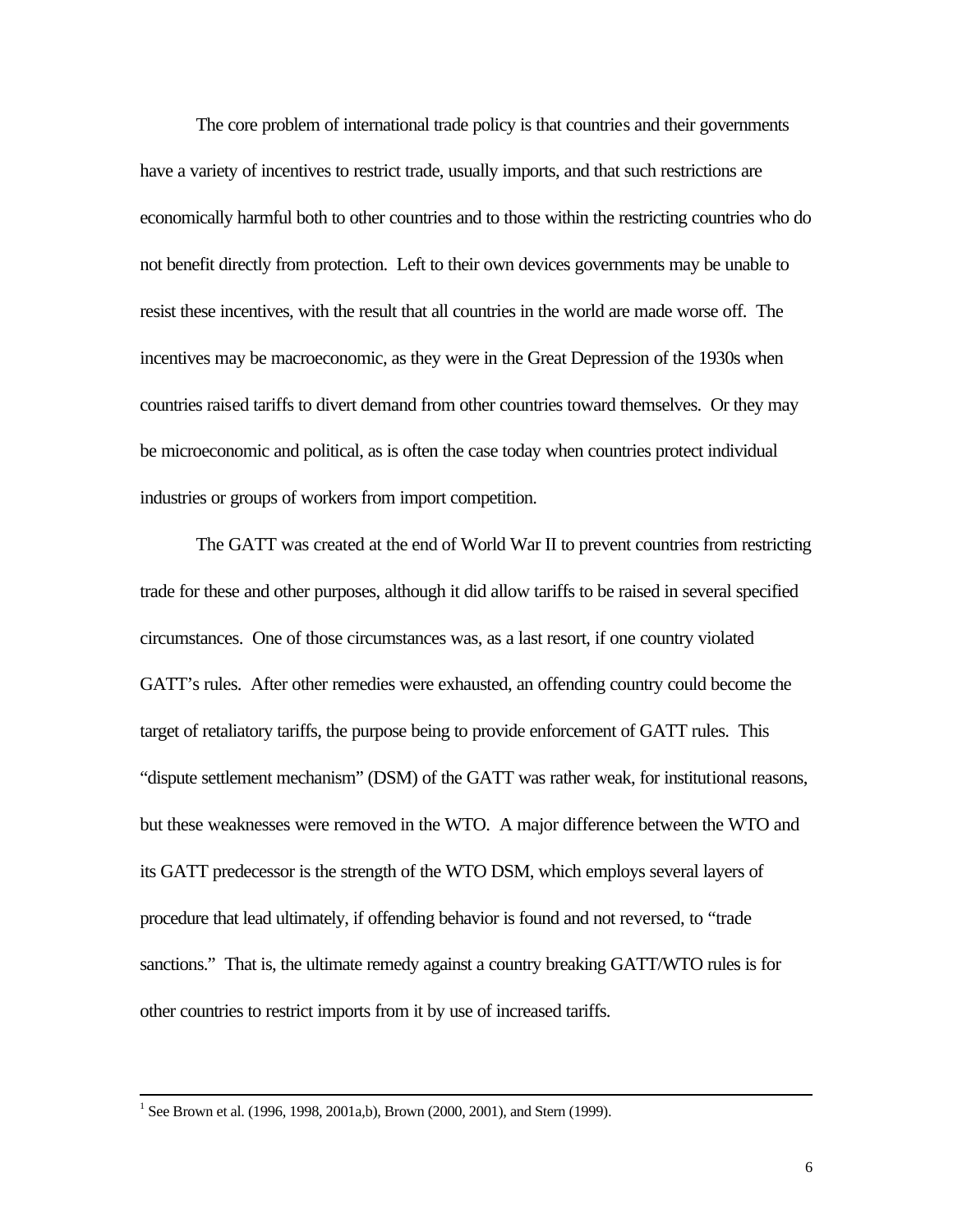Given the understanding that trade restrictions are economically harmful, even to the country that imposes them, this feature of the WTO is somewhat perverse, for it seeks to prevent harmful behavior by use of more of the same. The rationale must be that the sanctions will seldom be used, and that the threat of them will almost always be enough to force eventual compliance with the rules. Experience so far suggests that most WTO cases do not, indeed, result in trade sanctions. However, their use in some recent disputes between the United States and the European Union involving bananas, beef hormones and possibly corporate tax exemptions has been sufficiently disturbing that one may easily wish that some other enforcement mechanism were available. The main reason for the absence of any other mechanism, presumably, is that the GATT and WTO have had jurisdiction only over trade and have had to find their remedies within that jurisdiction. Had the WTO been able, say, to impose monetary fines on countries for breaking its rules, then that would undoubtedly have been preferable.

Turning now to labor standards, here the core problem is to improve the well being of workers around the world. The need arose, or at least was recognized, when workers moved off the land and into factories, where working conditions were often both poor and out of the workers' control. The motivation for improvement was provided in part by humanitarian concern for the workers, and in part by fear of social unrest if the growing number of industrial workers were to give vent to their unhappiness. There was also a perceived need to coordinate improvement in working conditions across countries, so as to avoid undermining the international competitiveness of countries that achieved such improvement by themselves. All of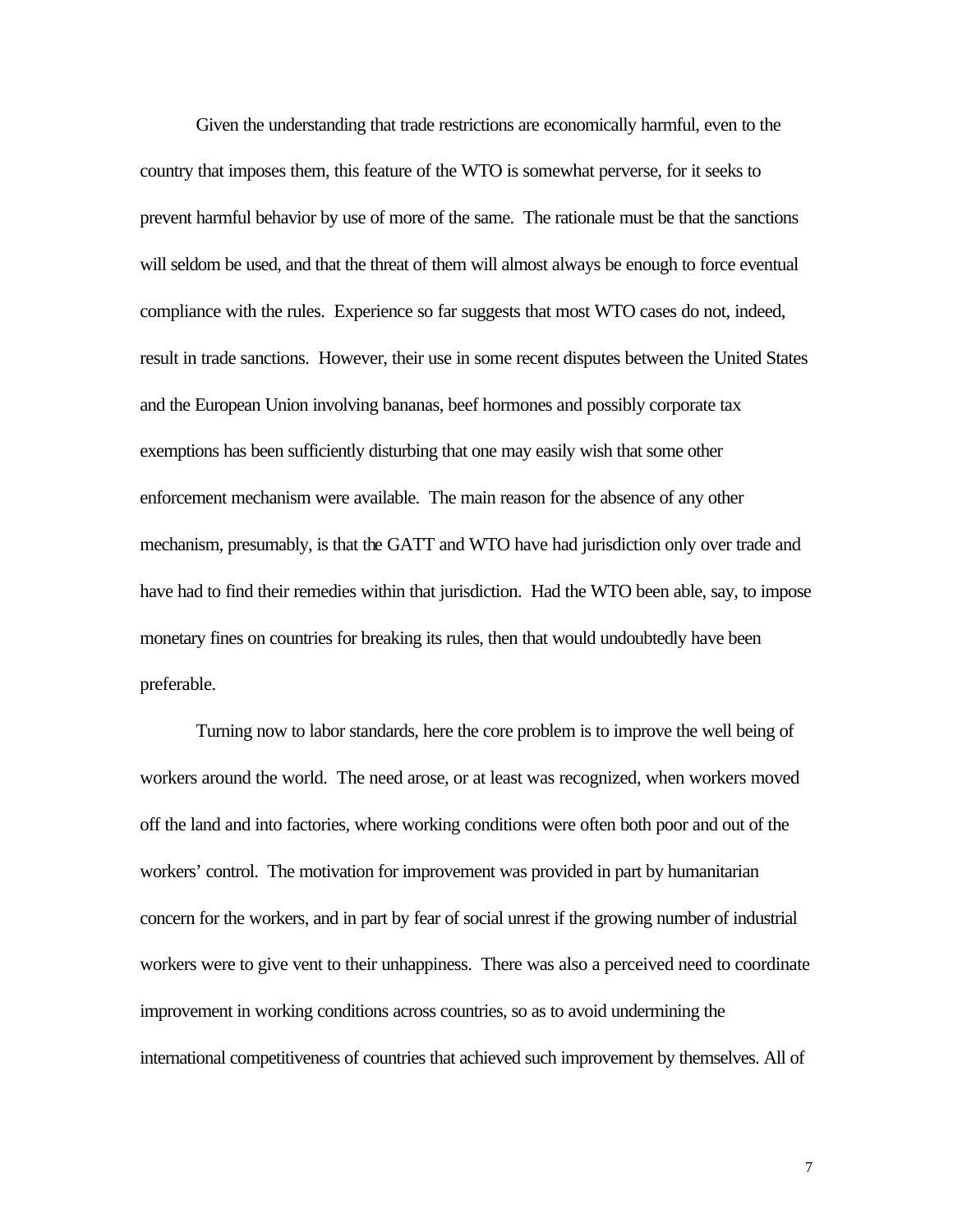these concerns contributed to the creation of the ILO in 1919, which today has 175 member states.

The ILO has done many things, including most notably the adoption of a series of Conventions that spell out a long list of labor standards. At the core of this list are eight "Fundamental ILO Conventions" in four areas: freedom of association, abolition of forced labor, equality, and elimination of child labor. Additional conventions address a much wider variety of issues, including basic human rights, conditions of work such as wages and hours, security of employment, and many more.<sup>2</sup>

These conventions have been adopted by many of the member countries, with the notable exception of the United States, which has adopted only a few. However, regardless of whether a member country has adopted a convention, the ILO has relatively little that it can do to enforce adherence to it. Its "enforcement" powers consist primarily of several mechanisms for monitoring and reporting abuses of the standards, but there is little that it can do to a country, even if the country flaunts a standard, except to publicize the fact. The strongest action it can take is to censure a country for noncompliance, and this is hardly ever done. Most would agree that in the vast majority of countries the conventions serve at best as goals that the member countries may be striving to achieve in the future, rather than as descriptions of current practice. This is true even in those countries that have adopted them.

It is this lack of "teeth" in the ILO that has led to interest, on the part of many who wish to advance labor rights, in incorporating them somehow into the WTO. The objective is clear: to be able to apply the WTO enforcement mechanisms, which it already applies to violations of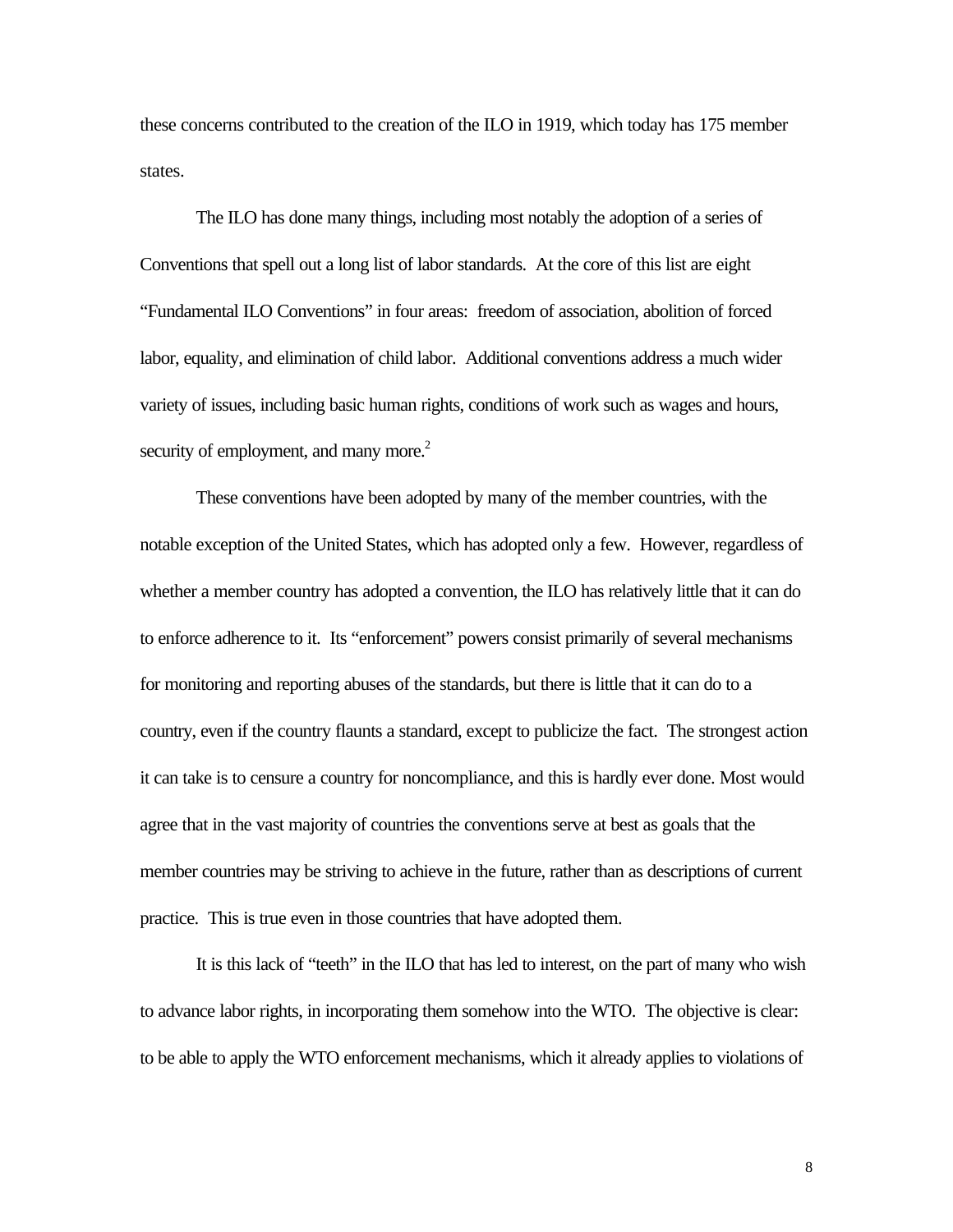rules on trade policy, to violations of labor rights as well. Interest in doing this has been advanced by several events.

One of these events was the expansion of GATT and later WTO procedures to deal with what many regarded as domestic policies. As GATT gradually expanded its coverage beyond "border measures" such as import tariffs to other policies that might affect trade, it began to deal with domestic policies such as government procurement and product standards, whose primary purpose may have had nothing to do with trade but whose effects could impinge on trade and on foreign producers. The effect of this expansion was no doubt good for trade, but it blurred the distinction between trade policies and other policies. Some individuals and groups whose interests lay outside of trade, including certainly some environmentalists, began to object strenuously to this expansion of the GATT/WTO onto their turf, and they wished to see its activities curtailed. But others, including advocates of labor rights, saw an opportunity, if they could only harness the procedures of trade policy to their own cause.

A second event contributing to the desire for linkage was the precedent set by the TRIPS Agreement that was negotiated as part of the new WTO. In spite of its name, TRIPS really is not limited to issues involving trade, but instead covers the entire intellectual property regimes of the WTO member countries. It requires specific standards of intellectual property protection (patents, copyrights, trademarks, etc.) that must be enforced in these countries, including in sectors such as pharmaceuticals that some developing countries had previously exempted from such protection. Furthermore, the rules of TRIPS are covered under the same DSM as the rest of the WTO provisions, meaning that trade sanctions can be used for their

 $2^{2}$  See Brown et al. (1996) for more details on ILO conventions.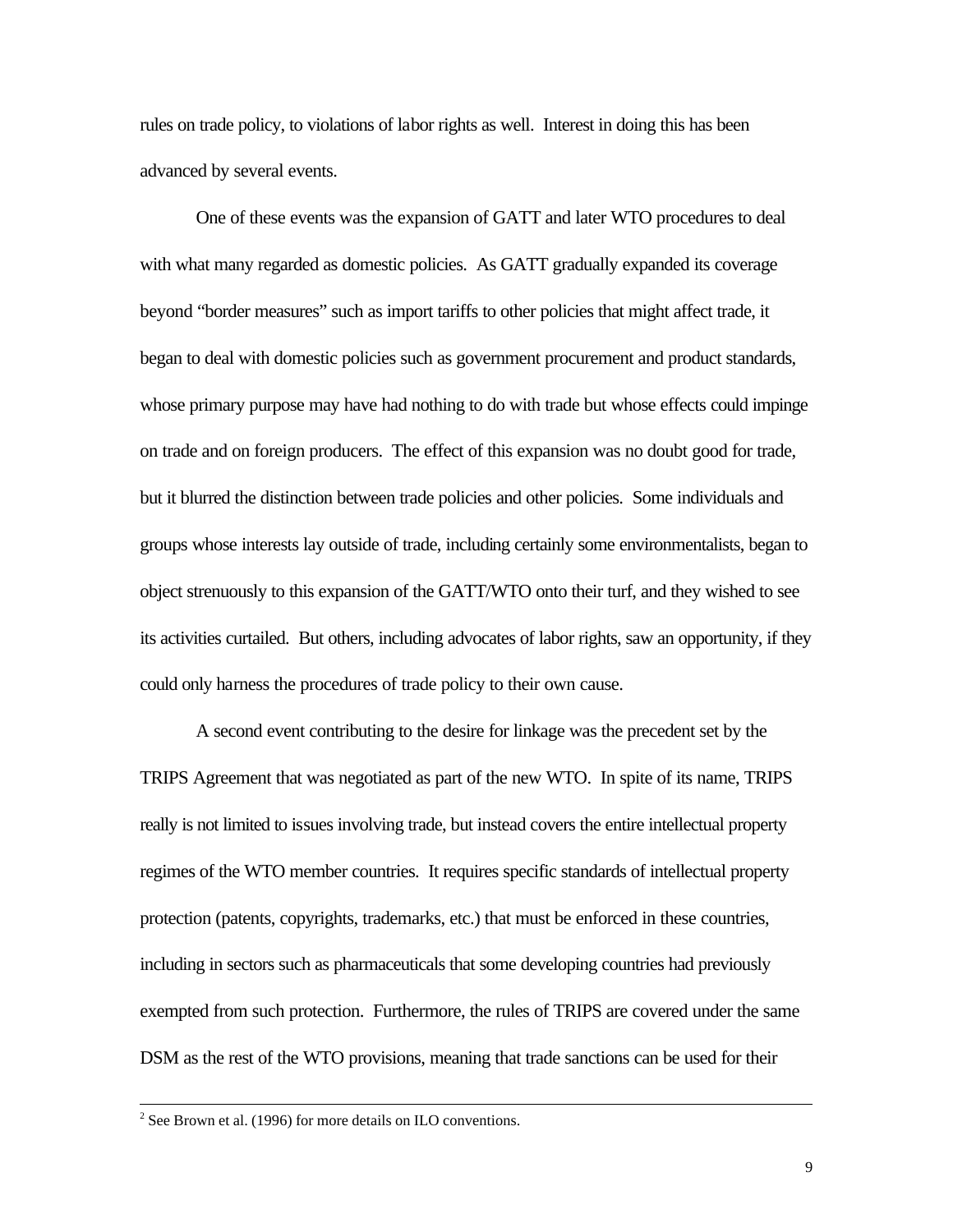enforcement, again as a last resort. Since the economic case for TRIPS was questionable, $3$  its connection with trade was tenuous, and it was evident in any case that TRIPS was primarily a response to political pressure from multinational enterprises (MNEs) seeking to extend their markets, TRIPS provided both the example and part of the justification for labor interests to extend the WTO to labor standards as well.

Finally and more broadly, the rapid expansion of international trade and investment during the last half of the twentieth century accelerated in the 1990s and contributed to increasing concern over "globalization."<sup>4</sup> This concern has included a wide variety of symptoms and issues on the part of an even wider variety of constituencies. But certainly a major part of it was the perception that globalization had hurt workers, at least in industrialized countries and relative to owners of capital and more valuable skills. Although this perception is only partially justified, according to most careful economic studies that have been done,<sup>5</sup> it is popularly believed and attributed to the increasing political and economic power of corporations, especially MNEs relative to workers. The WTO itself is believed by many to have been created solely for the benefit of corporations, and the example of TRIPS does little to contradict this perception. This too, then, has fed the desire to countervail against the corporate interests within the WTO by bringing labor interests on board as well.

In fact, although it is true that the WTO does serve many corporate interests, and that its creation may well have depended on this fact, it is *not* primarily an agent of corporate control. Instead, the benefits that it provides to the world are spread very broadly and extend

 $3$  See Deardorff (1990).

<sup>&</sup>lt;sup>4</sup> See Deardorff and Stern (2002).

<sup>&</sup>lt;sup>5</sup> See for example Freeman (1995).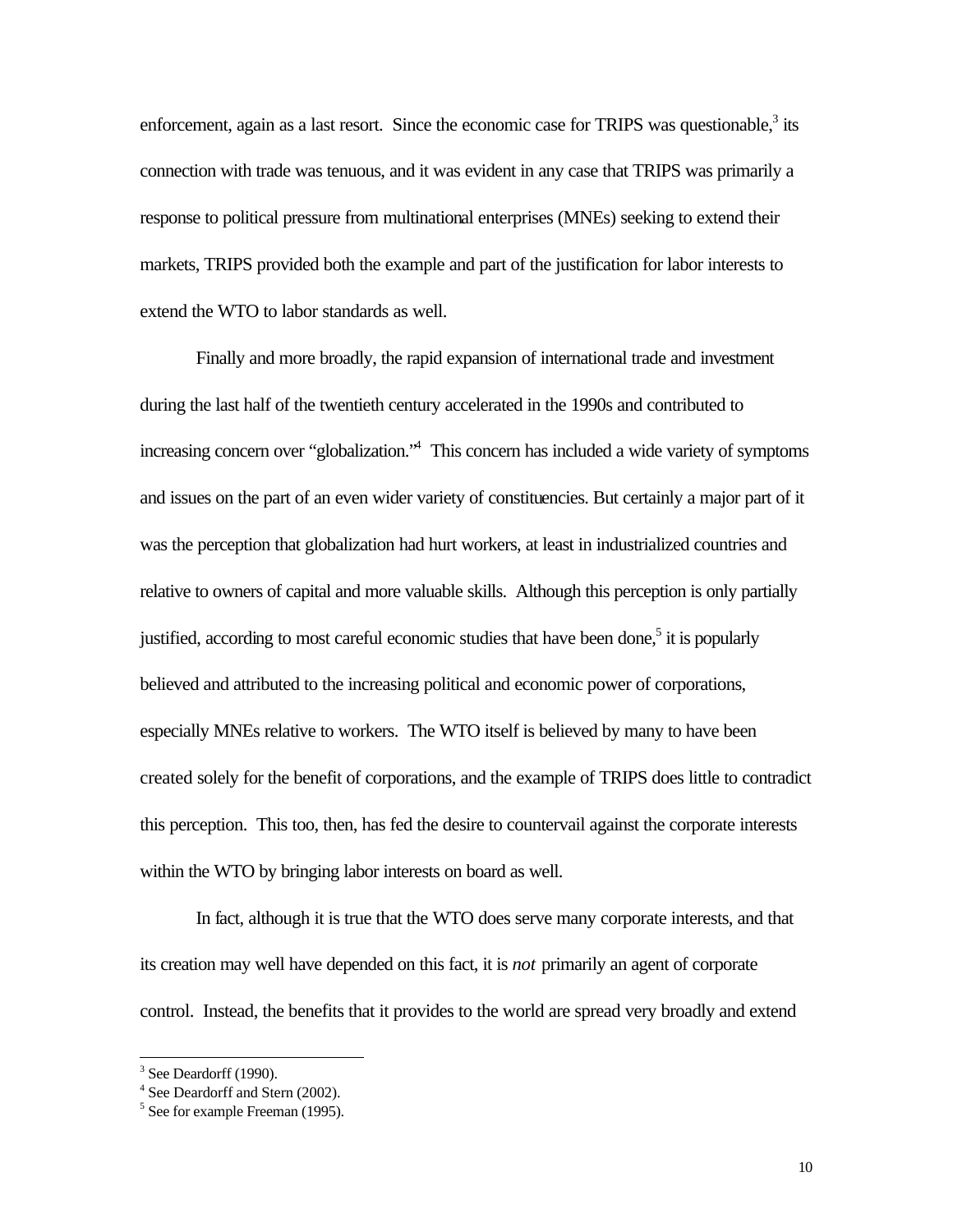especially to the poorest countries and the poorest people within those countries, including labor. What most of the rules of the WTO do, and those of the GATT before it, is to foster international competition, permitting sellers from many countries to compete with domestic sellers in the member countries. This is certainly beneficial for the owners – mostly corporate – of the firms that due to low cost, high quality, or effective strategy are best able to compete with other firms, but it can drive other less able firms, often also corporate, out of business. Lobbyists for protection have always included plenty of corporations seeking to secure their domestic markets, and the WTO is not their friend. Naturally, the corporations who succeed best in an environment of open markets tend to become large and to qualify for the moniker, MNE, or "transnational corporation." But in fact, no matter how large these firms become, as long as open international markets force them to compete with enough others like themselves, none of them has the power that their opponents ascribe to them.

The real beneficiaries of the world trading system that has grown up under the GATT and WTO are ordinary people in all countries. The thriving world economy has naturally created the most visible benefits for those who can afford the most consumption, and this means the populations of the industrialized countries whose standards of living today are unprecedented and owe a great deal to trade, whether they know it or not. But in our view, the most important beneficiaries from the world trading system are probably workers in developing countries, even though they remain (with some exceptions) far poorer than their counterparts abroad.<sup>6</sup>

<sup>&</sup>lt;sup>6</sup> In this connection, see Brown, Deardorff, and Stern (2002).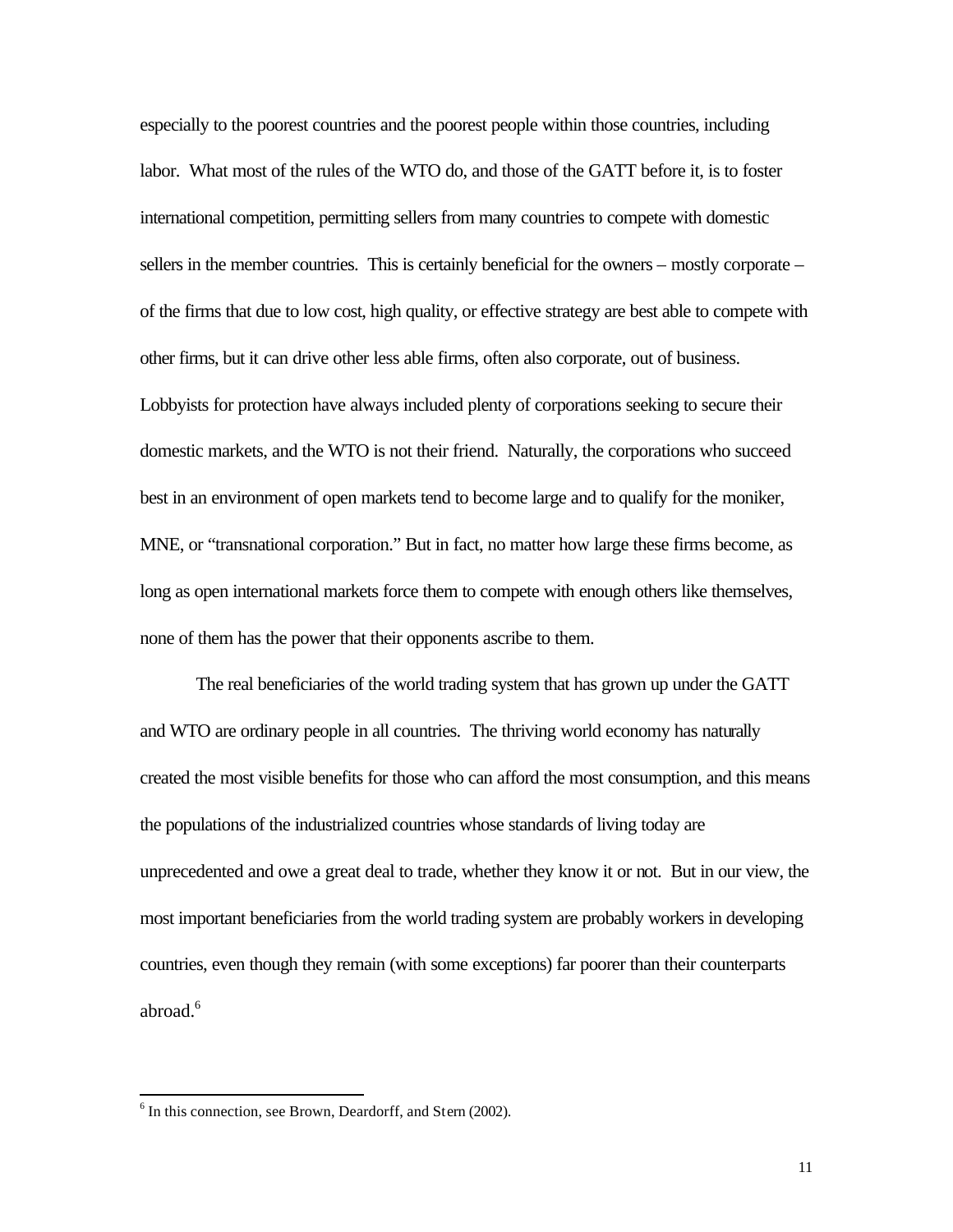Without liberal trade, the United States and its people would have remained well off, just not quite as well off as they are today. The same is probably true of Europe, Japan, and other industrialized countries. But without liberal trade, the pressures of population growth and resource depletion in developing countries would have driven many of them even further into poverty. Instead, trade has permitted wages in many developing countries to rise, albeit far less than we would hope eventually to see.

This could not have happened, very likely, without the GATT. Without it, the rich countries would almost certainly have yielded to the above-mentioned incentives to restrain trade, if not in good times then surely when crises and recession caused them to turn inward, as they did in the 1930s. It was the GATT that prevented this, first by limiting the circumstances under which countries could restrict trade, and second by facilitating successive rounds of negotiations to reduce trade barriers. Successful corporations gained hugely from this process, and it was they who more than anyone else drove the process forward. Indeed, developing countries often resisted the liberalization of trade and even sought exemption from liberalizing themselves, to their own cost as many later learned. But by fostering as much liberalization as it did, and by restraining the rich countries from throwing around their economic weight, the GATT has left most developing countries far better off today than they would otherwise have been.

Those who see the world economy as a contest between capital and labor find this very hard to accept. To them, anything that benefits capital must hurt labor, as though the world economy provides only a certain total of benefit for all and the only question is which group gets it. From that perspective, because they perceive the WTO as promoting the interests of capital,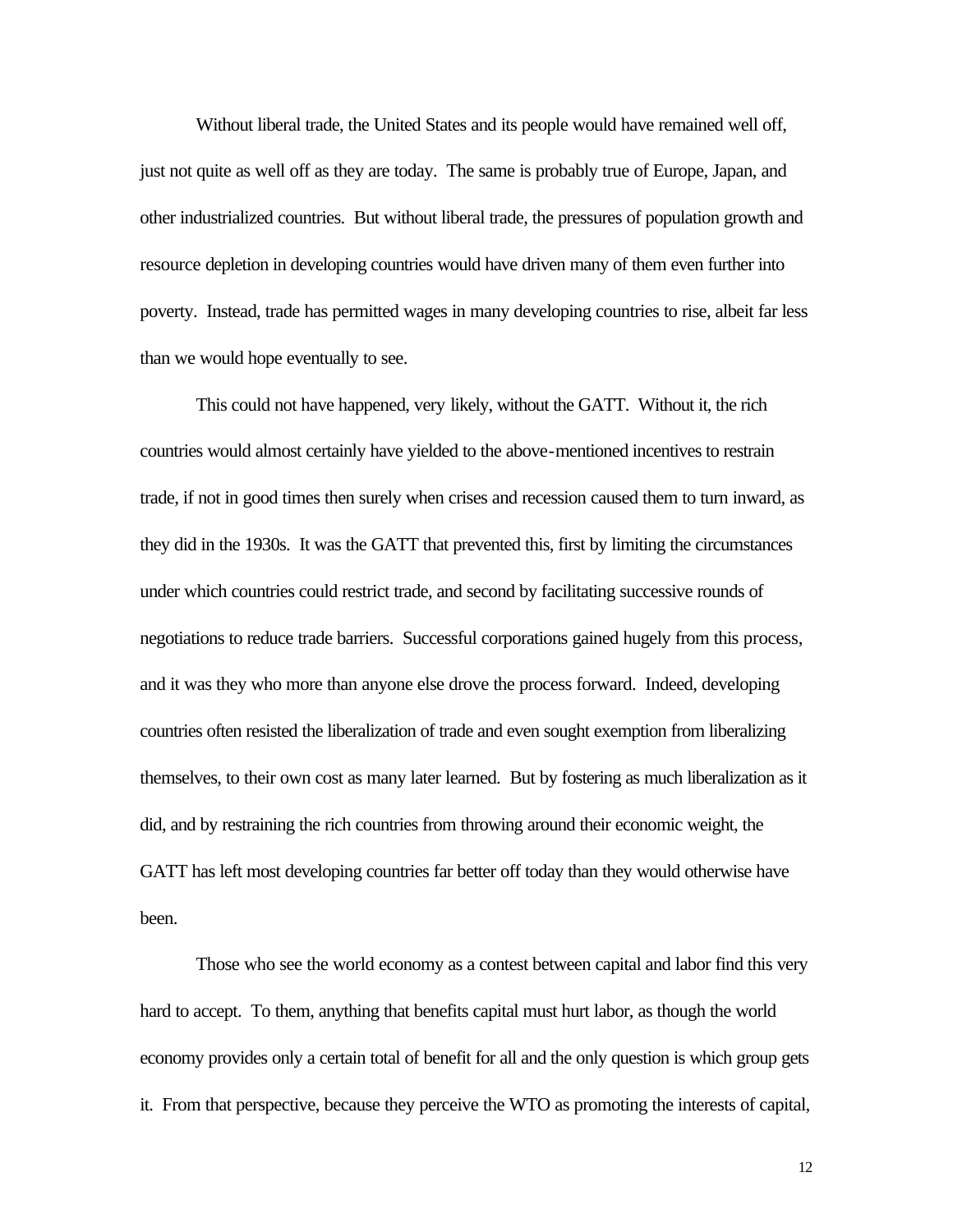they either want it destroyed or want labor to be given equal power within it. This is certainly part of the motivation for linking labor rights to trade through formal inclusion in the WTO.

To most economists, this is just not the way the world economy works. Economic benefit arises only from the efficient application of both capital and labor, which together produce the economic pie. The purpose of the WTO is to help make this pie as large as possible, which is best accomplished through the forces of competition in free markets that guide resources into their most productive uses. Incidentally, this same competition also determines how the pie is divided among different groups, including capital and labor, developed and developing, and rich and poor. This division is not what many, including economists, would most like to see. But it is important not to try to alter this division with policies that will so reduce the size of the pie that even the poor will be made worse off. It is from that perspective that economists like ourselves tend to respond to proposals to link trade and labor standards.

It is also the case that linking even seemingly unrelated issues in a round of negotiations can have the added benefit of deepening agreements in both policy dimensions when linkage improves enforcement power. For example, Spagnolo (1999) considers the case in which two governments are attempting to cooperate over two separate policy issues, e.g., tariffs and labor standards. Both of these policy issues are characterized by a prisoner's dilemma; that is, both countries would gain if they could find a sustainable mechanism to cooperate on lower tariffs and higher labor standards, but an inferior outcome emerges in the absence of cooperation.

In a repeated prisoner's dilemma game, cooperation can be self-enforcing if the benefit of defecting in any round of the game is smaller than the cost of lost cooperation in all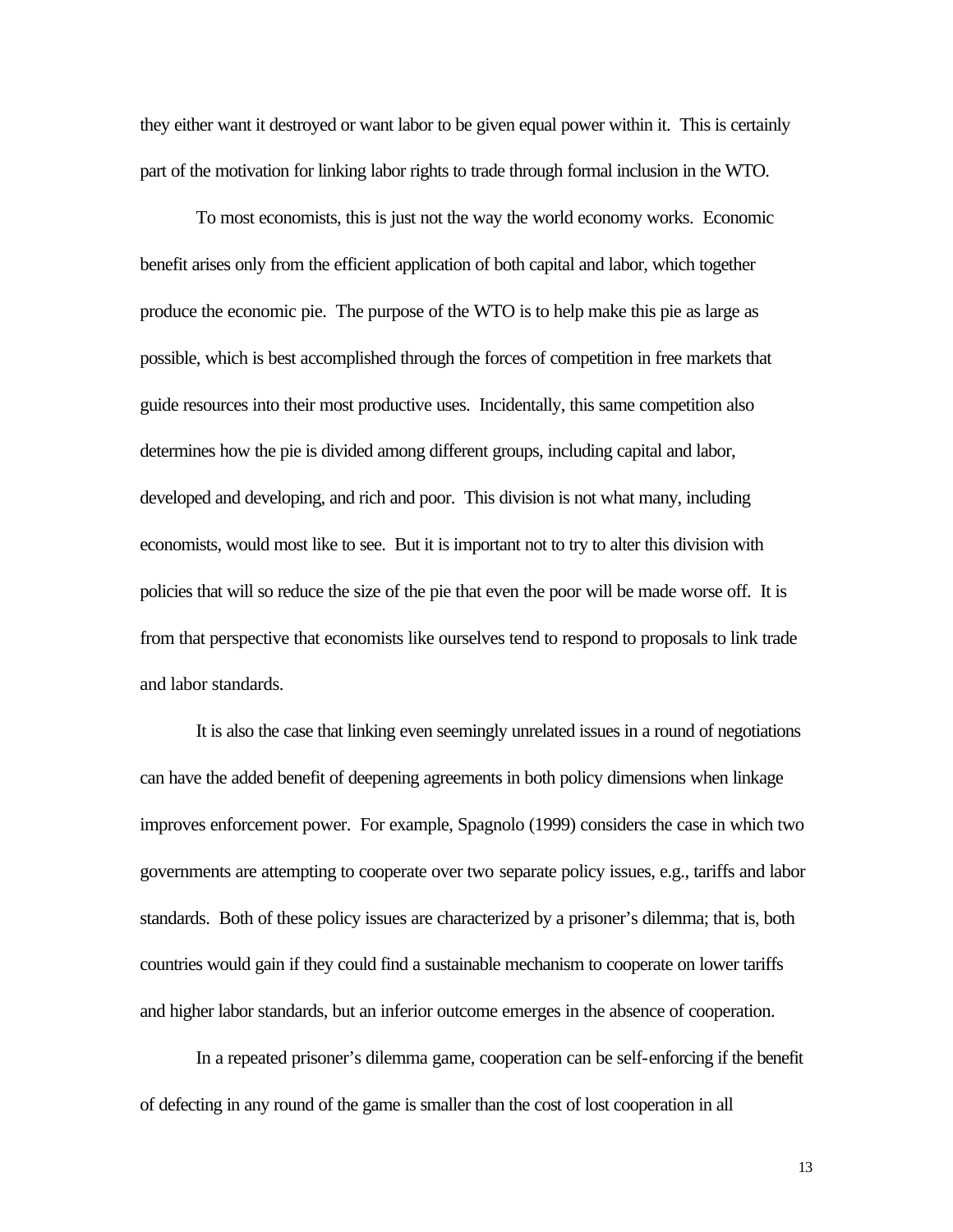succeeding rounds. Thus, one strategy for sustaining cooperation in a repeated prisoner's dilemma game is a trigger strategy: cooperate as long as the other party cooperates, but make clear that if the other party ever defects, then there will be no future cooperative behavior. When policy issues become linked in an international agreement, defection on either tariff or labor standards commitments will cause the entire agreement to collapse. Consequently, defection from a linked agreement results in the loss of benefits from cooperation on *both* tariffs and labor standards. Employing linkage to raise the cost of defecting from either tariff or labor standards commitments should help to sustain compliance in both dimensions.

It is also possible that linking trade and labor standards in a single round of negotiations might produce additional bargaining efficiencies by transferring some enforcement power from the trade dimension to the labor dimension. In this connection, Limao (2000) considers a case in which the international community has found it relatively easy to achieve a nearly optimal agreement on tariffs but has had greater difficulty finding a self-enforcing agreement on labor standards. If tariffs and labor standards are linked together, the likely agreement would consist of less trade liberalization but tighter labor standards than would have occurred in a partitioned agreement. Nevertheless, world welfare is higher than in the absence of linkage because the gains from improving the relatively inadequate labor standards are larger than the losses from raising the already close-to-optimal tariff levels.

#### **III. Arguments in Favor of Linking**

*Trade Sanctions as an Enforcement Device*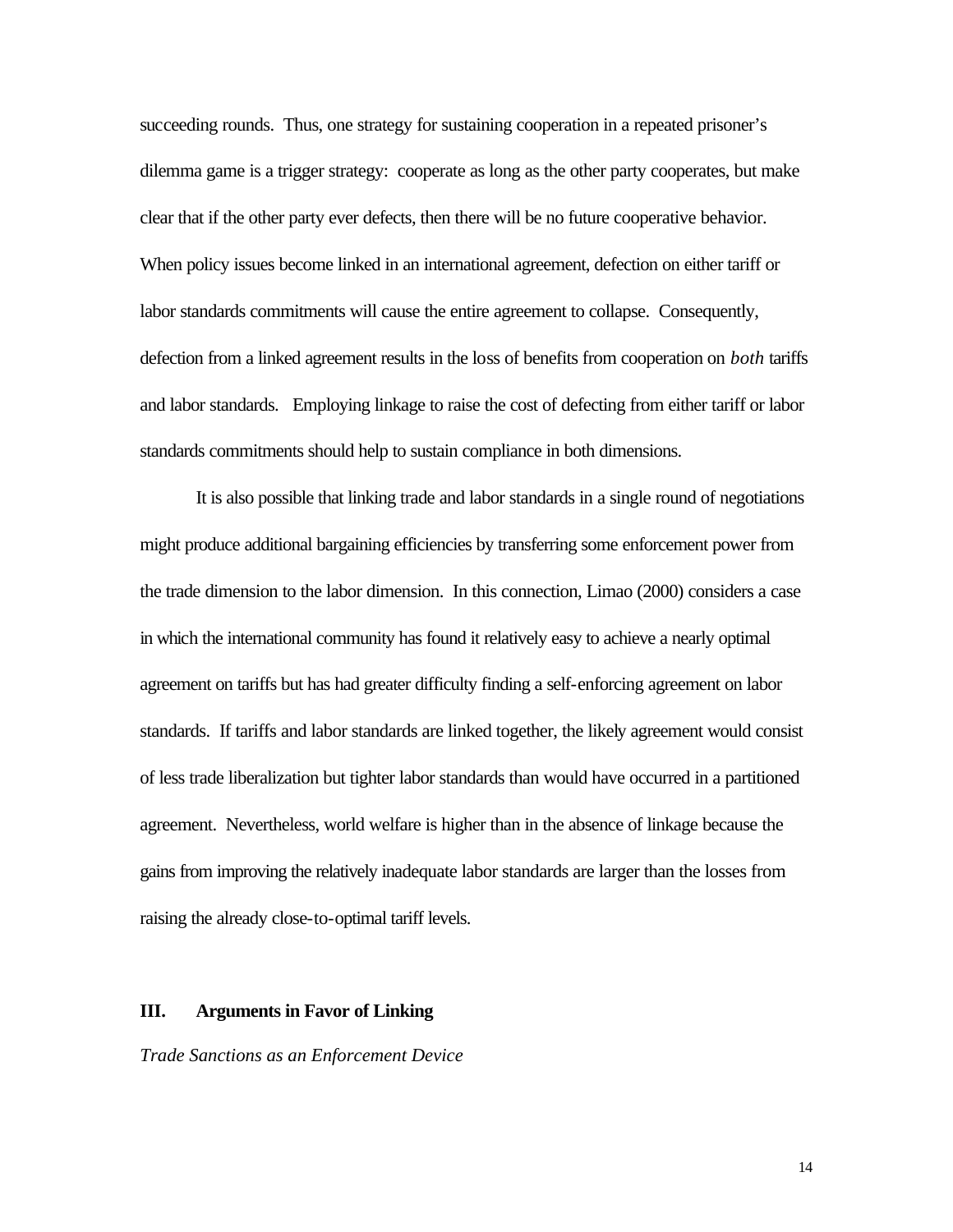The most direct argument for linking labor standards to trade in the WTO should be obvious from the discussion above. Anyone who favors raising the level and enforcement of labor standards around the world would presumably prefer additional tools to make that happen, and trade can provide such a tool. Trade sanctions have long been used to pressure countries to alter their behavior, albeit with mixed success. The hope is that by threatening a country with restriction or taxes on exports, the country would be motivated to avoid that by improving its labor standards. Experience suggests that when such tools are used in a hostile environment, they often fail. But here, by using them within the agreed upon DSM of the WTO to enforce labor standards that many countries have also accepted within the ILO, it seems plausible that compliance might be more forthcoming. If so, then the trade sanctions themselves would seldom actually be applied, and the goal of improving labor standards would be achieved.

## *Setting Efficient Labor Standards*

Implicit in this argument is the belief that countries cannot be trusted to set labor standards optimally for their own populations, and therefore that they need external inducement to do the right thing. Where governments are corrupt and/or non-democratic, this may not be questioned. However, for reasonably well-functioning democracies the case for external pressure must be argued with care. That is, governments have a strong interest in adopting economic policies, including labor standards, that promote economic efficiency.

Inefficient policy-making even in a democracy may occur for a couple of different reasons. First, we might make a political economy argument. Just as with trade policies, labor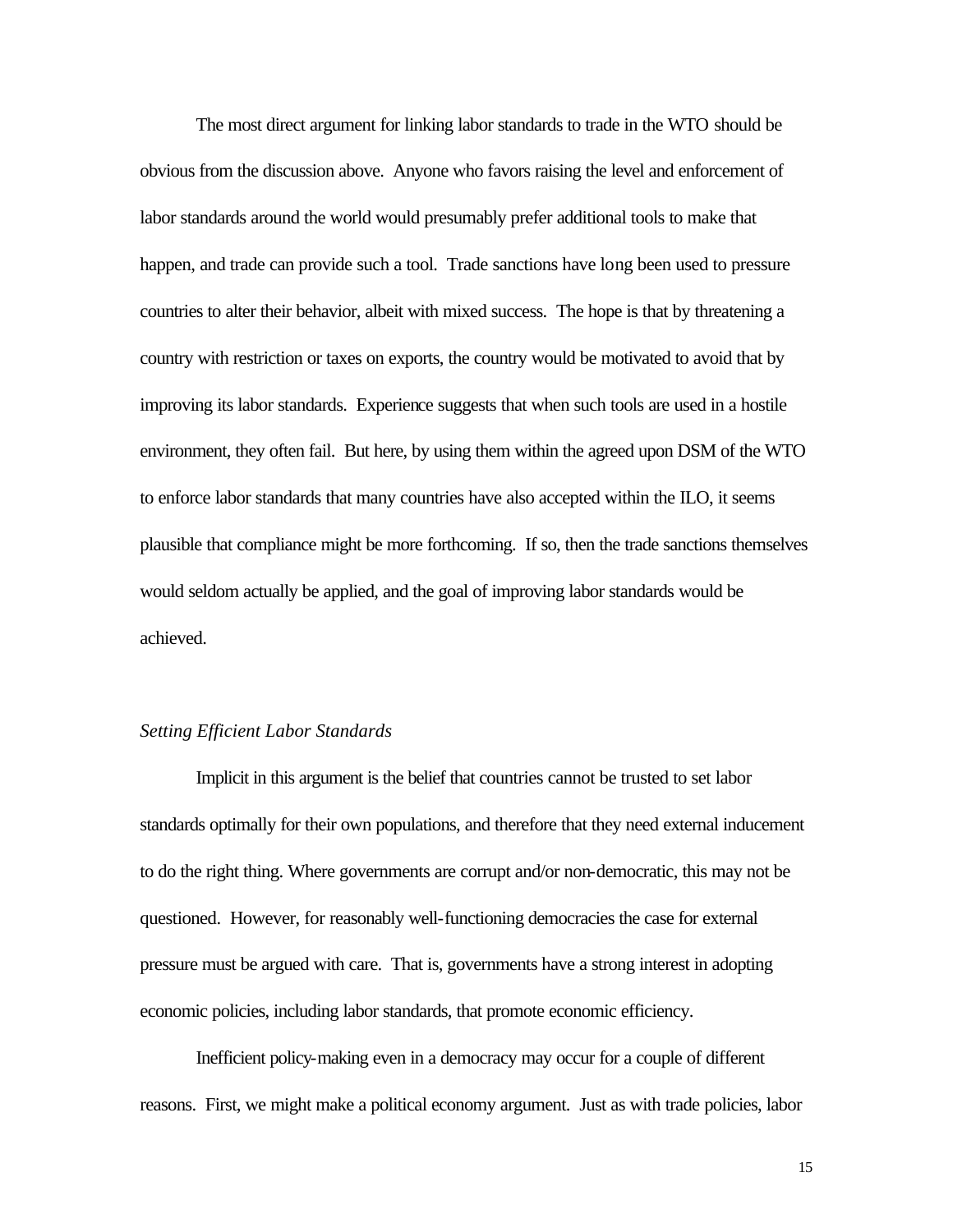policies are also set in response to many conflicting incentives, political and economic.

Consequently, the public may be better served by governments that are externally constrained. For example, owners of capital are likely to have disproportionate power compared to labor, and they thus may be able to influence government to set or to enforce weak labor standards. Just as political forces favoring trade protection may be more effectively and beneficially resisted by membership in the GATT/WTO, forces favoring weak labor standards may also be resisted if labor standards are made part of the WTO. Governments may welcome the assistance, even if they cannot say so.

Second, even governments that are able to choose nationally optimal labor standards policies, may still over- or under-regulate labor markets when viewed from the point of view of worldwide economic efficiency. A discrepancy between efficiency and nationally optimal policies will emerge when labor standards alter the volume of trade to such an extent that world prices are disturbed.

For example, a large capital-abundant country, when considering a change in an existing labor standard, may at least consider the domestic costs and benefits of the standard at the margin. In addition, such a country may also consider the impact that the labor standard has on its international terms of trade. A large capital-abundant country may realize that a tightened labor standard may also result in a larger volume of labor-intensive imports that can be purchased on world markets only if the world price of labor-intensive goods also rises. That is, tightened labor standards tend to turn the terms of trade against large capital-abundant countries.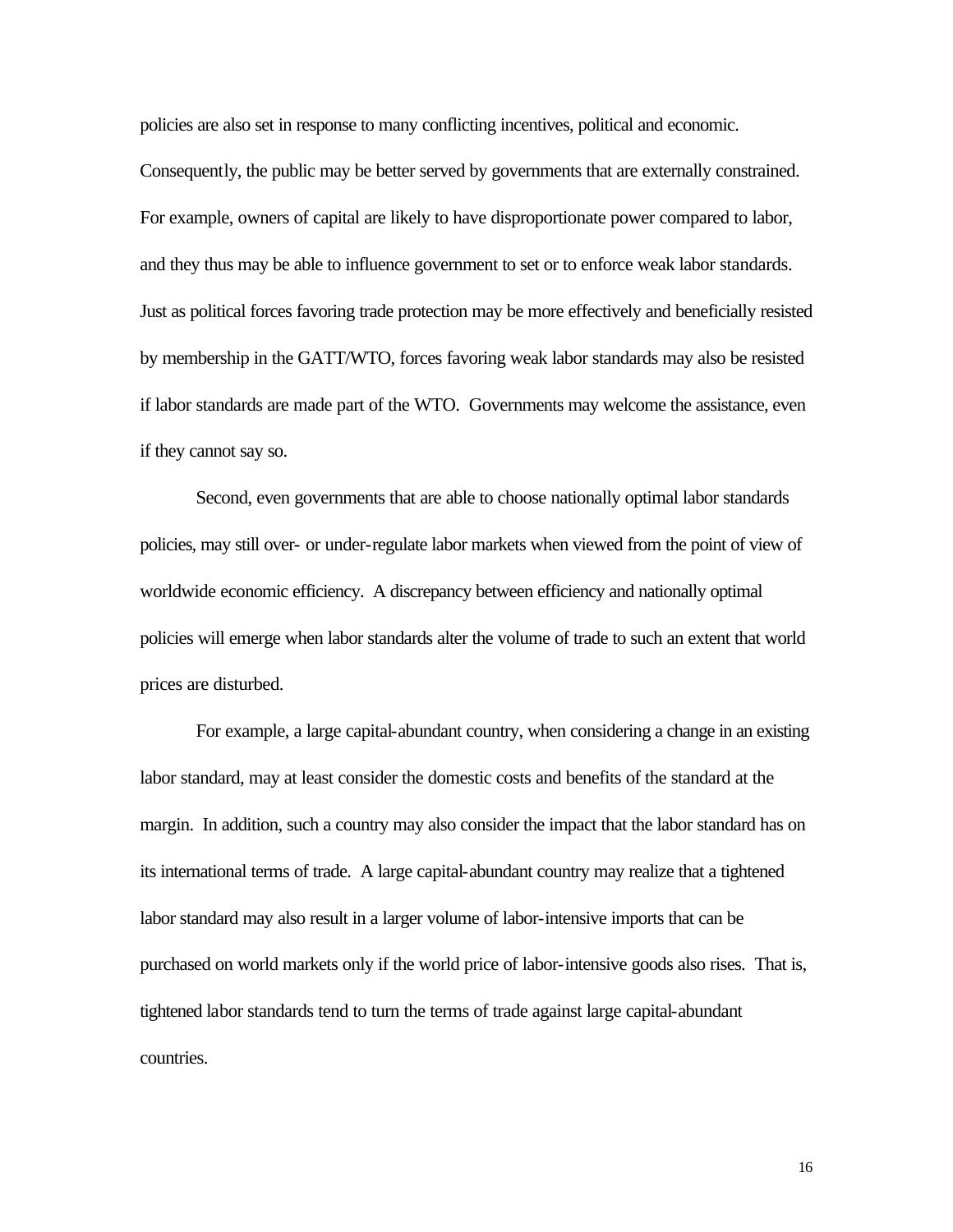As a consequence, when policy-makers in our hypothetical country consider the economic effects of a tightened labor standard, they require that the domestic benefits exceed the domestic costs by enough to offset the national cost of the deterioration in the terms of trade. However, from a world-efficiency point of view, terms-of-trade effects are zero-sum. That is, terms of trade losses for one country are gains for another, and thus should be ignored in any evaluation of the benefits and costs of the labor standard under consideration. This analysis suggests, then, that large capital-abundant countries may set their labor standards at a point where the marginal benefit exceeds marginal cost, thus under-regulating their labor markets.

#### *Bargaining Inefficiencies in the WTO*

In fact, both the political economy and the terms-of-trade externality considerations are a part of a more general argument in favor of incorporating labor standards into the WTO. Bagwell and Staiger (2001) have noted that when we negotiate over border controls and labor standards separately, bargaining inefficiencies are likely to emerge. The inefficiency arises due to the fact that border controls and labor standards can be considered to be policy substitutes. That is, either can be used to accomplish protectionist objectives.

The protectionist content of labor standards has already been alluded to above. Weak labor standards in a capital-abundant country benefit import-competing producers by lowering their labor costs. The consequent increase in domestic production also lowers import demand. Thus, lax labor standards are able in principle to accomplish the twin trade policy goals of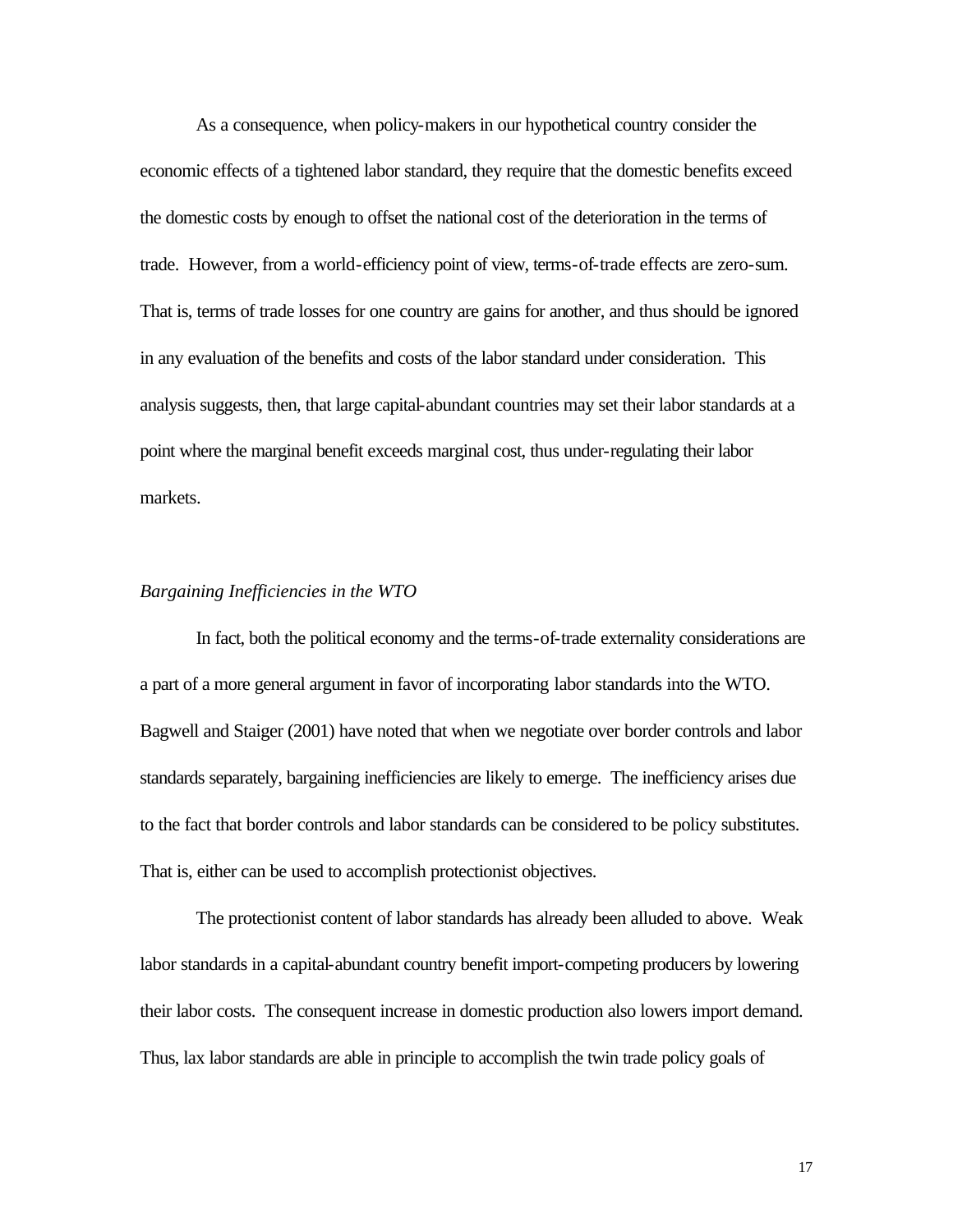protecting domestic import-competing interests and exercising monopoly control over the terms of trade.

Given the parallels between border controls and labor standards, protectionist urges may be deflected onto labor standards. In a single-dimensional negotiating environment in which we agree to constrain the use of trade policies, governments are motivated to replace inefficient trade policies with inefficient labor policies. That is, following a round of trade negotiations in which trade barriers have been reduced, policy makers may then relax labor standards in order to return the volume of imports closer to their pre-negotiation level. Bargaining efficiency can be achieved only when border controls are negotiated simultaneously with the protectionist content of labor standards, thereby constraining policy makers from replacing protectionist border controls with protectionist labor standards.

### *Bargaining Complementarities*

A fourth and final argument in favor of linking does not necessarily concern whether trade sanctions will be used to enforce labor standards, but rather deals with whether issues of labor standards should be included in a new multilateral round of negotiations under the auspices of the WTO. Developing countries are resisting this, as are most trade economists, while Europeans tend to favor it and in the United States, Republicans and Democrats are divided on the issue. The alternative to including labor standards in a new round is, of course, to leave labor standards as they are now, confined to the ILO.

Arguments against doing this will be discussed in the next section, but an argument in favor needs to be stated here, and it is a simple application of a more general principle. The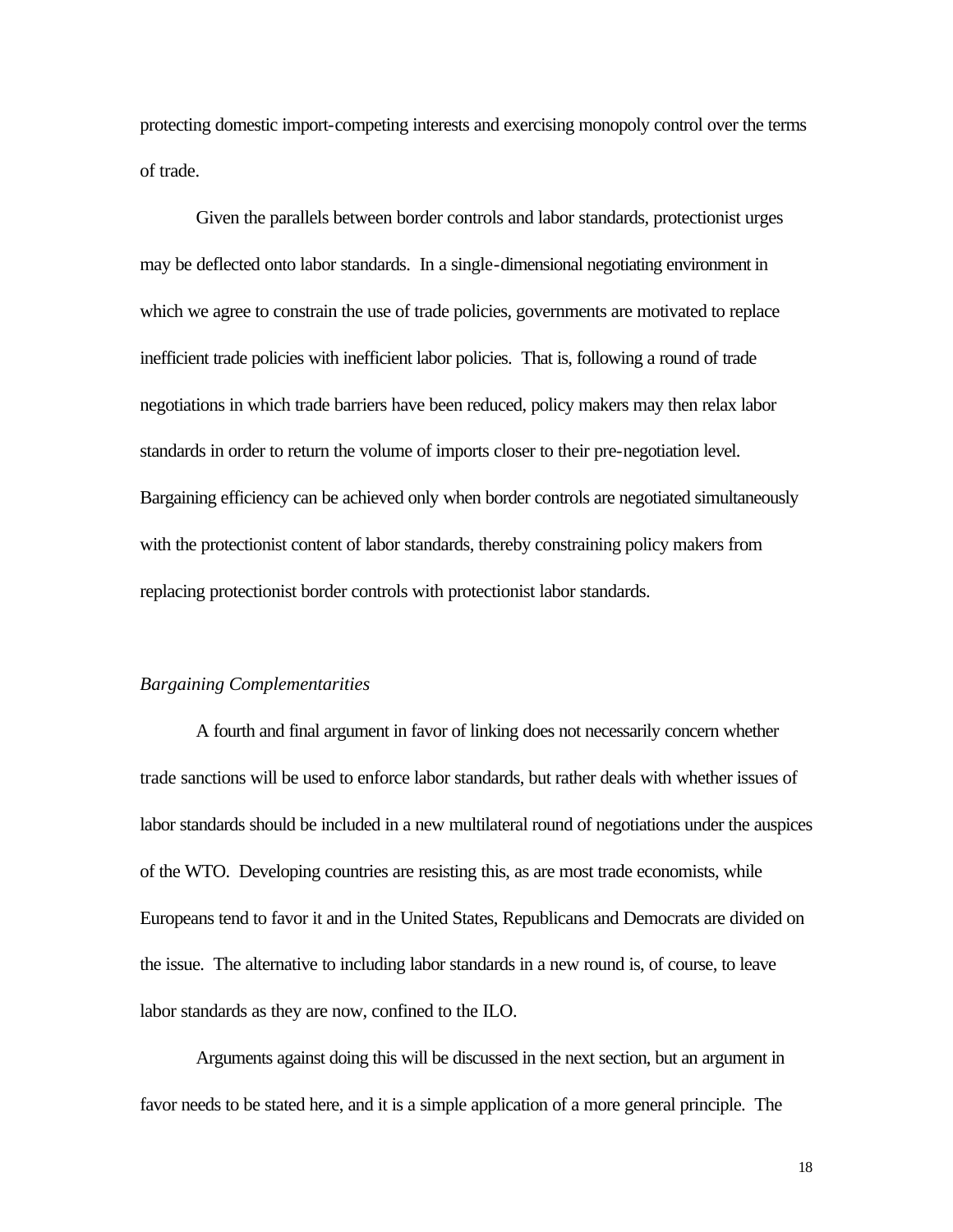principle is that when countries negotiate on multiple issues, all can gain by linking those negotiations. The reason is simple: this permits countries to exchange concessions on one issue for gains on others, thus permitting a more efficient outcome that benefits all. For example, it may be that although developing countries would prefer not to give ground on labor standards, they also are seeking more market access in textiles and clothing than developed countries are willing to provide. If their desire for market access exceeds their unwillingness to raise labor standards, then they may gain by giving up something on labor standards in exchange for market access. Alternatively, if their concern about raising labor standards is the greater, then they might be willing to sacrifice some market access for that.<sup>7</sup> Either way, depending on their preferences, linking the two issues permits them to achieve what they will regard as a better outcome, something that they could not do if negotiations on the two issues were to remain separate.<sup>8</sup>

This is actually a familiar principle for trade specialists, who have long recognized the benefits of negotiating over diverse trade issues within a single round, rather than handling each of them separately. Even when only tariffs were being negotiated, this permitted countries to exchange their own tariff cuts in some sectors for their trading partners' cuts in others. This facilitated the substantial reductions in tariffs that were achieved through the early rounds of negotiation under the GATT. The Tokyo Round extended the scope of negotiations beyond tariffs, although these tradeoffs were hampered by the use of separate codes for each of the

 $<sup>7</sup>$  Note that what actually matters is not just one party's relative preferences, but these compared to the</sup> relative preferences of the other negotiating party. See Bagwell and Staiger (2001) and Staiger (2001) for a case that can be made that permits WTO member countries to trade off between changes in tariffs and changes in national labor standards as a way of providing secure market access for foreign exporters. 8 See Horstmann et al. (2000).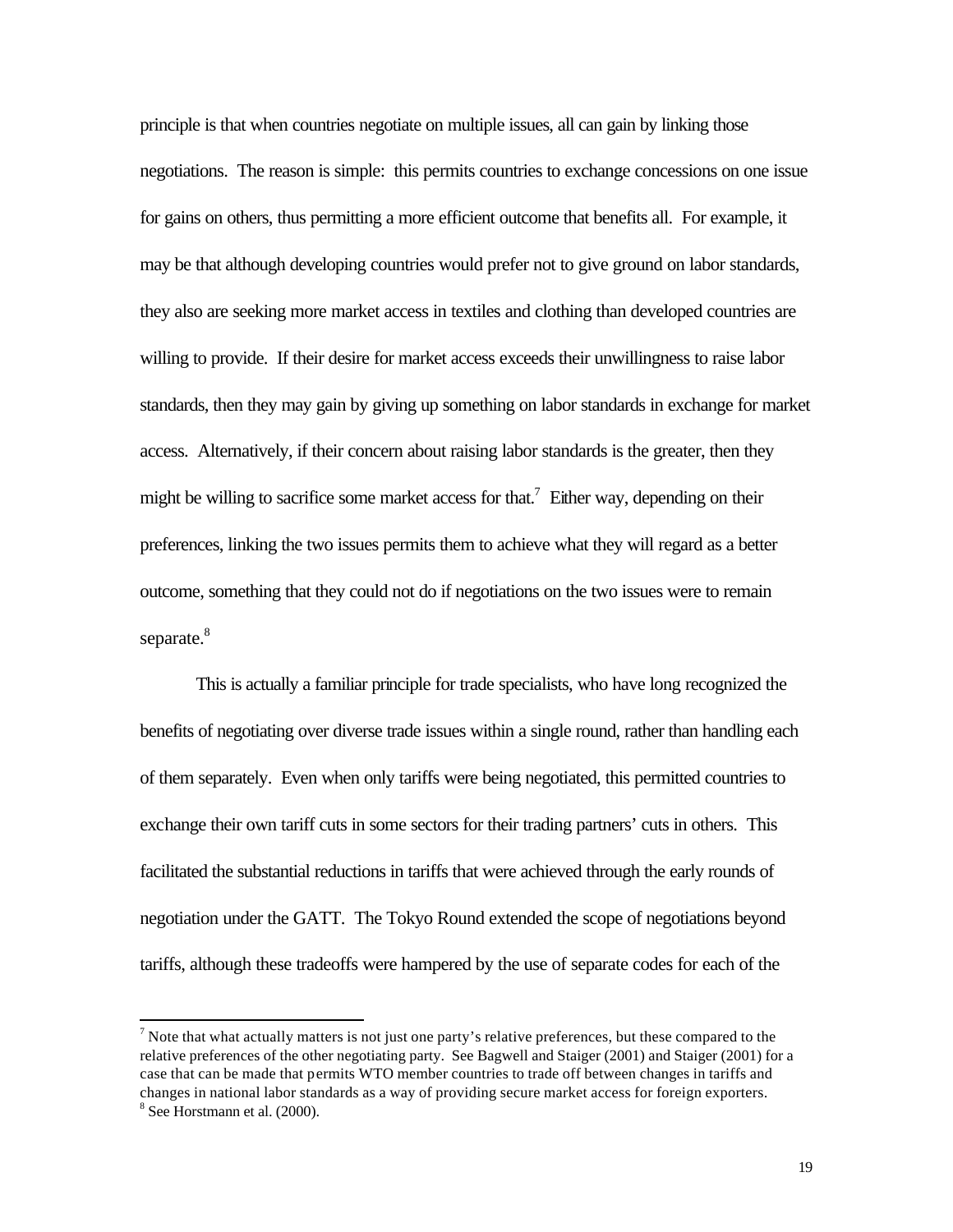new issues, codes that countries could sign onto or not as they chose. The Uruguay Round achieved much more by returning to the all-or-nothing package approach of previous rounds, permitting countries to exchange, say, concessions on agricultural subsidies for concessions on trade in industrial products.

In fact, the principle was most evident on two issues of great importance to developing countries: market access in textiles and clothing, and intellectual property rights. Developing countries eventually accepted the TRIPS agreement, despite what they viewed as its cost to them, as the price to pay for eventual ending of the Multi-Fiber Arrangement (MFA). Of course, this example also illustrates the dangers of accepting tradeoffs of this sort: many developing countries today are unhappy with the deal that they made.

#### **IV. Arguments against Linking**

A first argument against linking trade and labor standards is simply to question the efficacy of labor standards themselves. Nobody questions the ultimate desirability of improving conditions for workers. However, one may easily question whether simply imposing better conditions will in fact make all workers better off. The concern is analogous to the traditional economists' argument against a minimum wage, but it applies to all manner of labor standards. If higher standards are imposed, then the cost of hiring labor will rise and fewer workers will be employed. The result will be better conditions for some, but worse for others. Economists will also point out, in this situation, that those who gain would be unable to compensate the losers, even in principle, because the outcome is inefficient. But that may be beside the point, since the harm to the losers in itself may be enough to condemn the policy in most minds.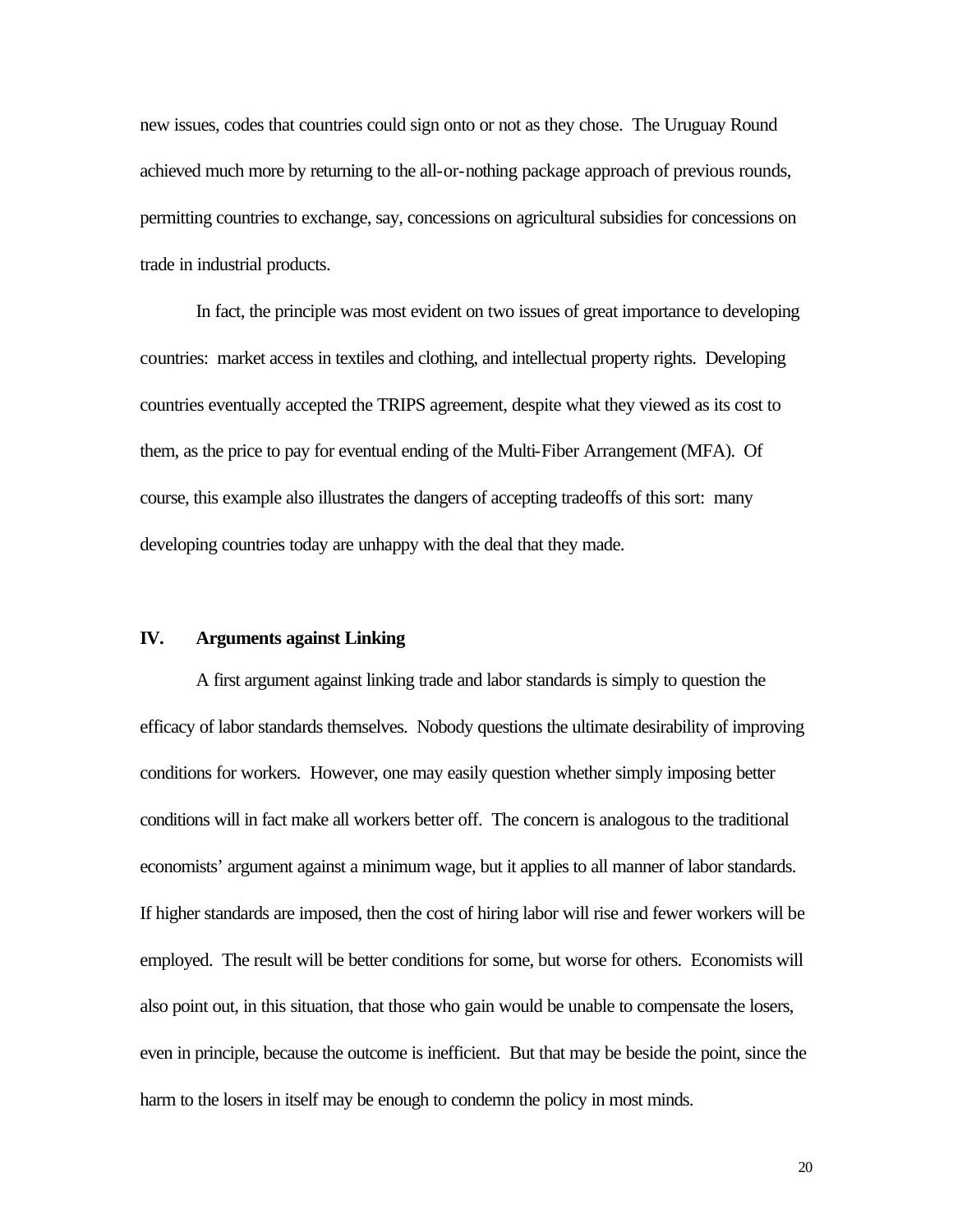Of course, this argument applies with different force for different labor standards, depending on the likely numbers of winners and losers, and also on whether labor markets really work this way. Many would accept this argument as applied to a minimum wage in developing countries, and indeed most who favor linking trade and labor standards reject trying to raise wages in developing countries above market levels.

But other labor standards, such as the Fundamental ILO Conventions mentioned above, may be less likely to harm workers, may actually enhance labor market efficiency, or may embody issues of principle that should override simple economic costs and benefits. Thus, freedom of association may be viewed as necessary in order for labor markets to work properly, given what otherwise would be an extreme asymmetry between the market powers of employers and employed. Forced labor, too, is hardly a case of a properly functioning labor market, which ought to have voluntary participation from both sides. Child labor, on the other hand, may be a case of principle, which should be prohibited even if the children and their parents believe that the work makes them better off. For both cases, however, we would plead that enforcement of labor standards not be accepted too uncritically, and that what truly happens to all affected workers (not just those who remain employed) should be taken into account.

Suppose, now, that we accept that certain labor standards do need to be imposed on labor markets. What, then, can be wrong with using trade sanctions to enforce these standards? The answer depends in part on whether the threatened sanctions turn out to be used or not. In any system of sanctions (trade or otherwise), the purpose is to achieve the standards,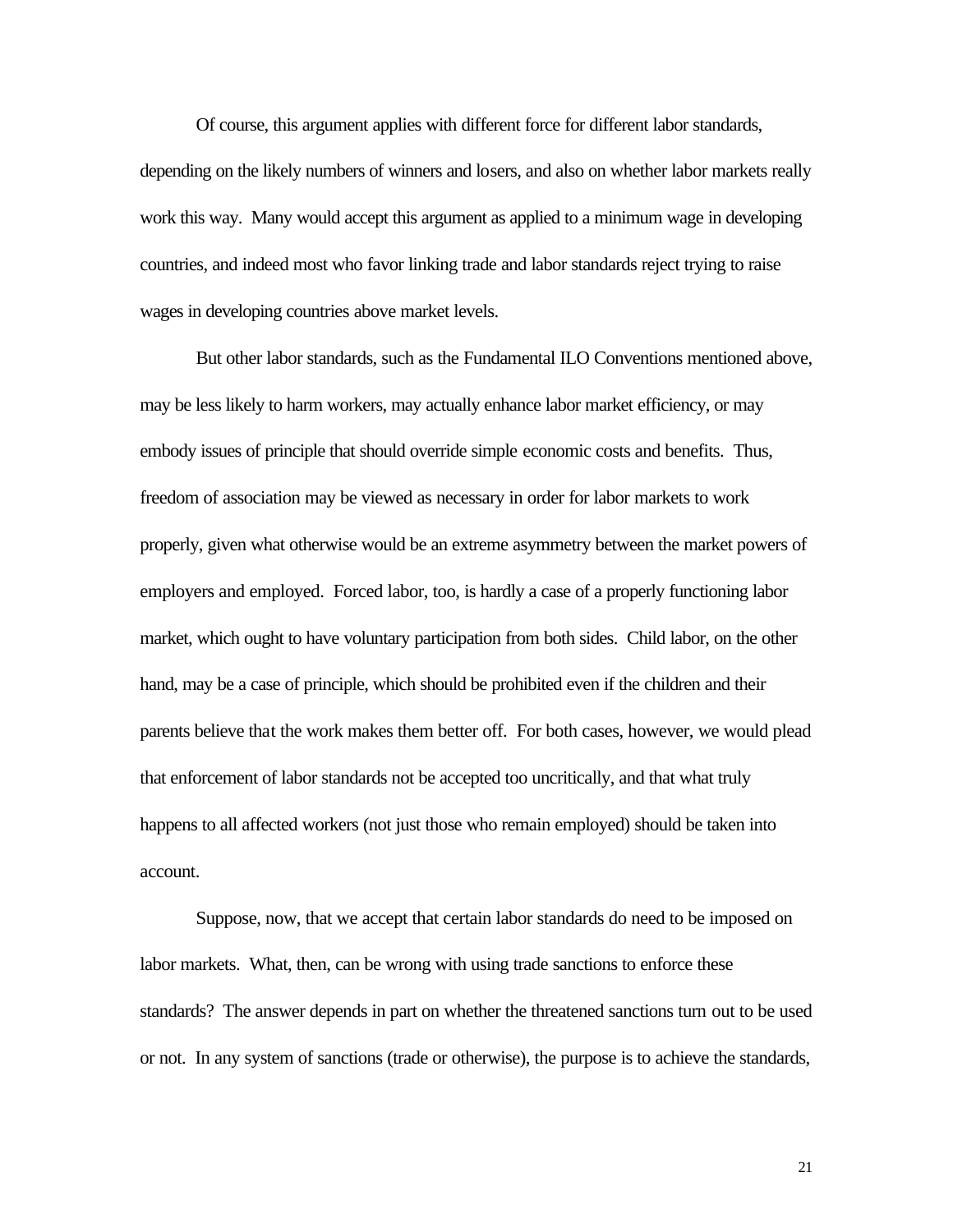not to apply the sanctions. But the system will not likely work unless the sanctions are sometimes applied.

If they are, then the world suffers the costs of distorted trade that we trade economists routinely teach to our students. Is that the only cost of using trade sanctions? If so, then the case against them would be weak, since costs of distorted trade are unlikely to be very large in comparison with the gains that are sought by imposing the labor standards. However, there is a more important cost. That is, trade sanctions, if applied, are likely to hurt most the workers who were intended to benefit from the labor standards. For example, suppose that a country prevents its workers from organizing in its export industries, and that the world responds by restricting those exports. Then these workers, who were presumably already suffering from their lack of union representation, now lose their jobs as well.

All of this assumes that trade sanctions, if permitted, will only be applied where the failure of labor standards justifies their use. However, there is good reason to worry that this will not be the case. Trade sanctions are restrictions on trade, and, when used, they benefit the firms and workers that compete with the restricted imports. We know from long experience that whenever conditions for restricting trade are accepted as legitimate or written into law – as for example in antidumping and countervailing duty statutes – industries become very aggressive and creative in asserting that these conditions have been met. Who could be better placed to identify abuses of labor standards abroad than the domestic competitors of supposedly offending foreign firms? But also, who could have better reason to identify abuses where there are none, since they will then be rewarded with protection? It is this concern, that trade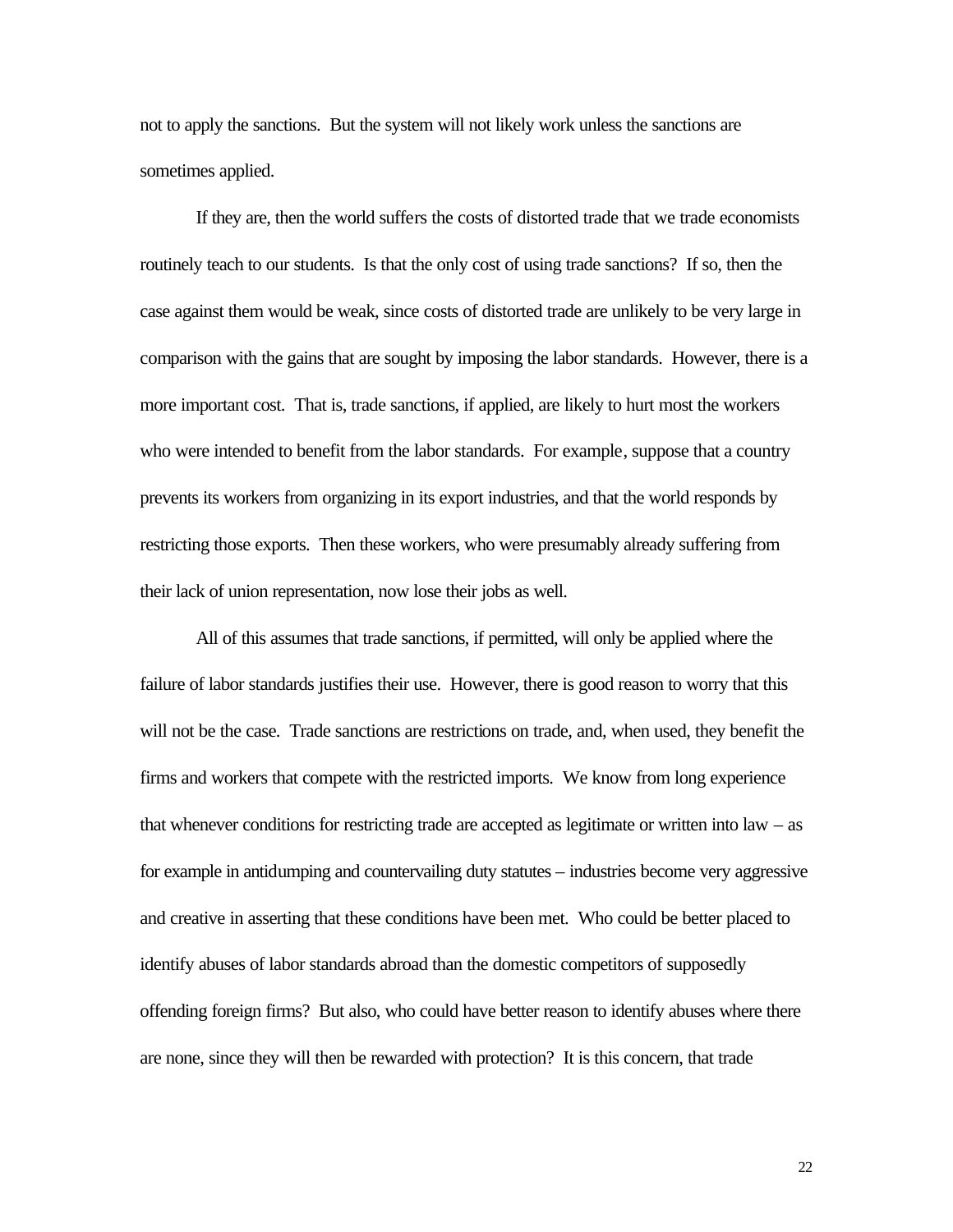sanctions will be co-opted for protectionist purposes, that most worries both trade specialists like ourselves and developing country trade negotiators.

It is also this concern about protectionism that makes us doubtful of the alternative argument that trade sanctions will seldom be used, only threatened. If in fact this were the case, then the harm we have ascribed to the sanctions themselves would not arise (although the caveat remains that forcing higher labor standards may be harmful). But the forces of protectionism have shown themselves to be both strong and insistent, sure to exploit any loophole in WTO rules that may be provided. It seems likely that whenever abuses of labor standards are alleged, no amount of response by raising standards will be enough to satisfy those who will seek to exploit the situation by seeking protection. This will include not only those who benefit from the trade sanctions that are applied, but also those who benefit from easier competition with the industries where standards are raised. The prospect that somehow these protectionist interests will drop their case when valid abuses have been corrected seems distinctly unlikely. Trade sanctions are likely to become the norm, not the exception.

These ideas have been formalized by Limao (2000), who points out that linkage of trade and labor standards within a single negotiating environment can enhance the political power of those who seek protection, thereby making it more difficult to sustain a cooperative agreement. He examines the case in which there is a powerful lobby that advocates in favor of producers in the import-competing sector. In such a situation, linkage can destroy enforcement power.

 $9^9$  See Srinivasan (1998) and Pahre (1998) for a discussion of how the "hijacking" of the concern for labor standards by protectionist forces may influence the adoption of higher standards and affect the economic welfare of the countries. See also Singh (2001).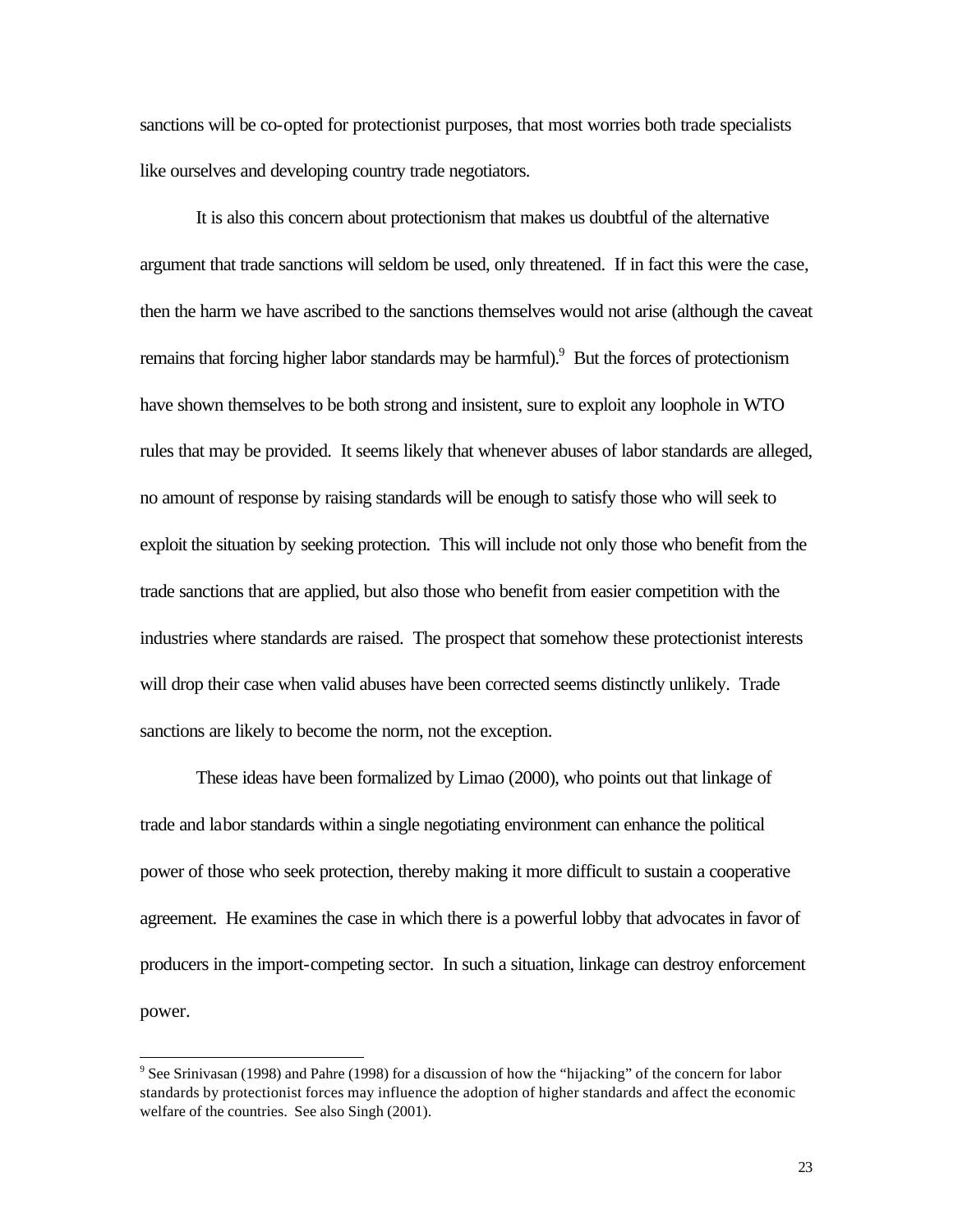Consider, for example, a situation in which a powerful import-competing lobby is affecting trade policy. The lobby may reward policy makers for defecting from an international agreement. Obviously, the larger the import-competing sector, the larger the reward the lobby will be willing to pay for obtaining additional protection on its behalf, because the economic rents reaped from protection are roughly proportional to industry output. In a linked agreement, the lobby calculates the reward that it is willing to pay based on the size of the industry once defection from the international agreement has occurred. Thus, when the lobby calculates its willingness to pay for defection from a labor agreement, it realizes that the defection will also trigger a collapse of the linked trade agreement. As a consequence, the industry base benefiting from relaxed labor standards will be larger than it would have been in the absence of linkage.

A similar consideration applies when calculating the benefits of defection from a trade agreement. In other words, from the point of view of the lobby, there are complementarities between trade and labor standards that increase the payoff from defection. Such complementarities within a linked agreement raise the cost of compliance, making cooperation more difficult to sustain.

### **V. Advice for Developing Countries**

Given these arguments, what position should developing countries take in engaging in multilateral negotiations? Should they continue to resist bringing labor standards into the WTO, or should they not?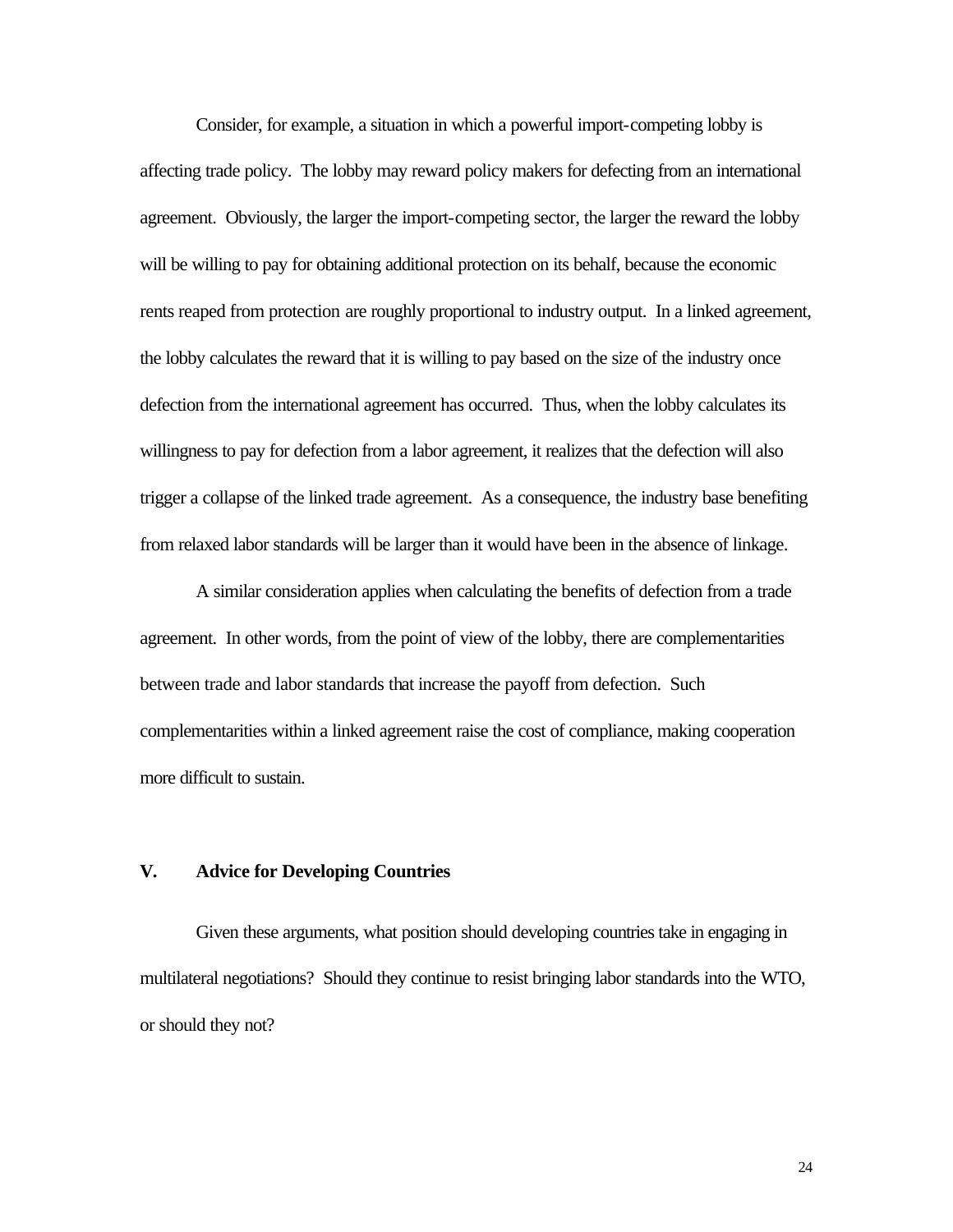On balance, our view is that the dangers of using trade sanctions to enforce labor standards outweigh the benefits, both in terms of likely protectionism and in harm to affected workers. Therefore, we would prefer that labor issues be left out of the WTO. For the same reasons, we concur with the position that most developing countries have taken, arguing against the inclusion of labor standards in the WTO. It is true that by giving up something in labor standards, developing countries might be able to get other benefits that would be worth even more. But experience with TRIPS suggests that they might regret this later on.

However, we also believe that whatever their position on labor standards, the overriding interest of developing countries is in the continued successful functioning of the WTO system. Even though the WTO is not explicitly intended to help developing countries, we believe that it offers them their best protection from being victims of developed country trade policies, for reasons touched on earlier. With that in mind, whatever position developing countries take on labor standards should not get in the way of the ability of the WTO to continue to do its job.

In particular, while developing countries should be advised continue to resist inclusion of labor standards on the multilateral negotiating agenda, circumstances could arise such that the only way to get agreement on a negotiating round would be to permit labor standards to enter it in a small way. Developing countries might accept this and then do their best to deal with the issue in their own interests during the round.

There are several different channels through which labor standards might enter the WTO, some more problematic than others. It has been suggested, for example in OECD (1996), that poorly protected labor standards might constitute dumping under GATT 1994 Article VI, or be interpreted as a subsidy under GATT 1994 Article XVI. But the most direct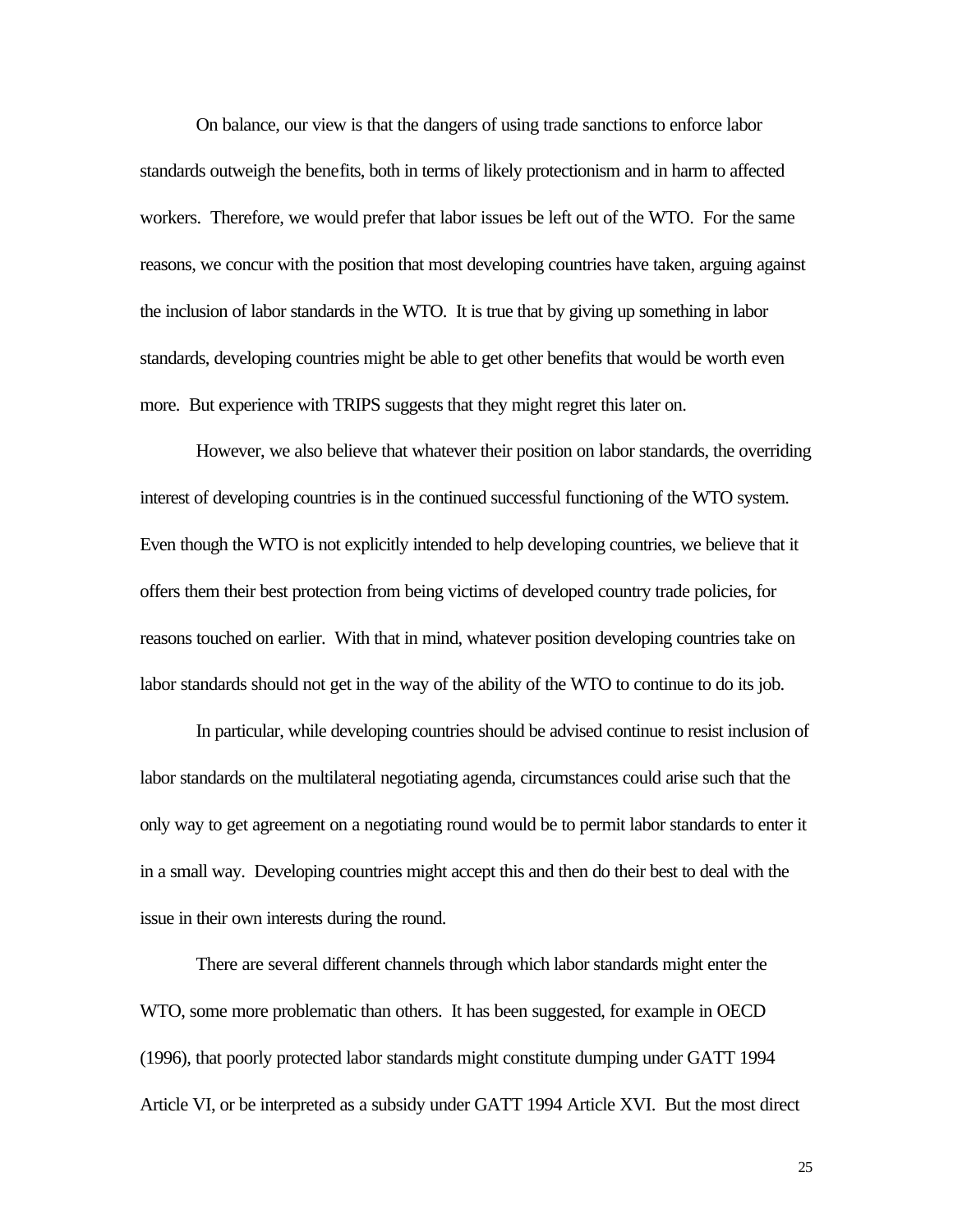approach would be to add poorly protected labor rights to the list of general exceptions articulated in Article XX. However, a complaint under these three articles would likely generate a long, detailed, and potentially intrusive discussion as to what constitutes poorly protected worker rights, and whether harm has been done to domestic interests.

Bagwell and Staiger have alternatively suggested that labor standards be dealt with under the Nullification and Impairment clause. In their conceptualization of international trade negotiations, countries can be thought of as agreeing to a certain level of market access. Changes in domestic policies that reduce that access can then become the basis of a nullification and impairment complaint. They recommend that Article XXIII be amended to require countries that loosen labor standards in their import-competing industries to compensate foreign suppliers with an offsetting tariff reduction that restores the volume of trade to the previously agreed upon level. In order to create symmetry, countries that tighten labor standards in their importcompeting industries, which have the effect of expanding import demand, are then also entitled to raise import tariffs to offset the impact on the volume of trade.

The virtue of the Bagwell-Staiger mechanism is that it removes any incentive to alter labor standards so as to gain a strategic advantage internationally. The international trade implications for labor standards would be neutralized by equal and offsetting changes in tariffs. As a consequence, governments become free to consider only the efficiency effects of labor standards and need not be concerned with the implications for international competitiveness.

An additional virtue of the Bagwell-Staiger approach is that it focuses the attention of the WTO on the implications of heterogeneous labor standards on international competitiveness. That is, the Nullification and Impairment clause, as envisioned by Bagwell and Staiger, can be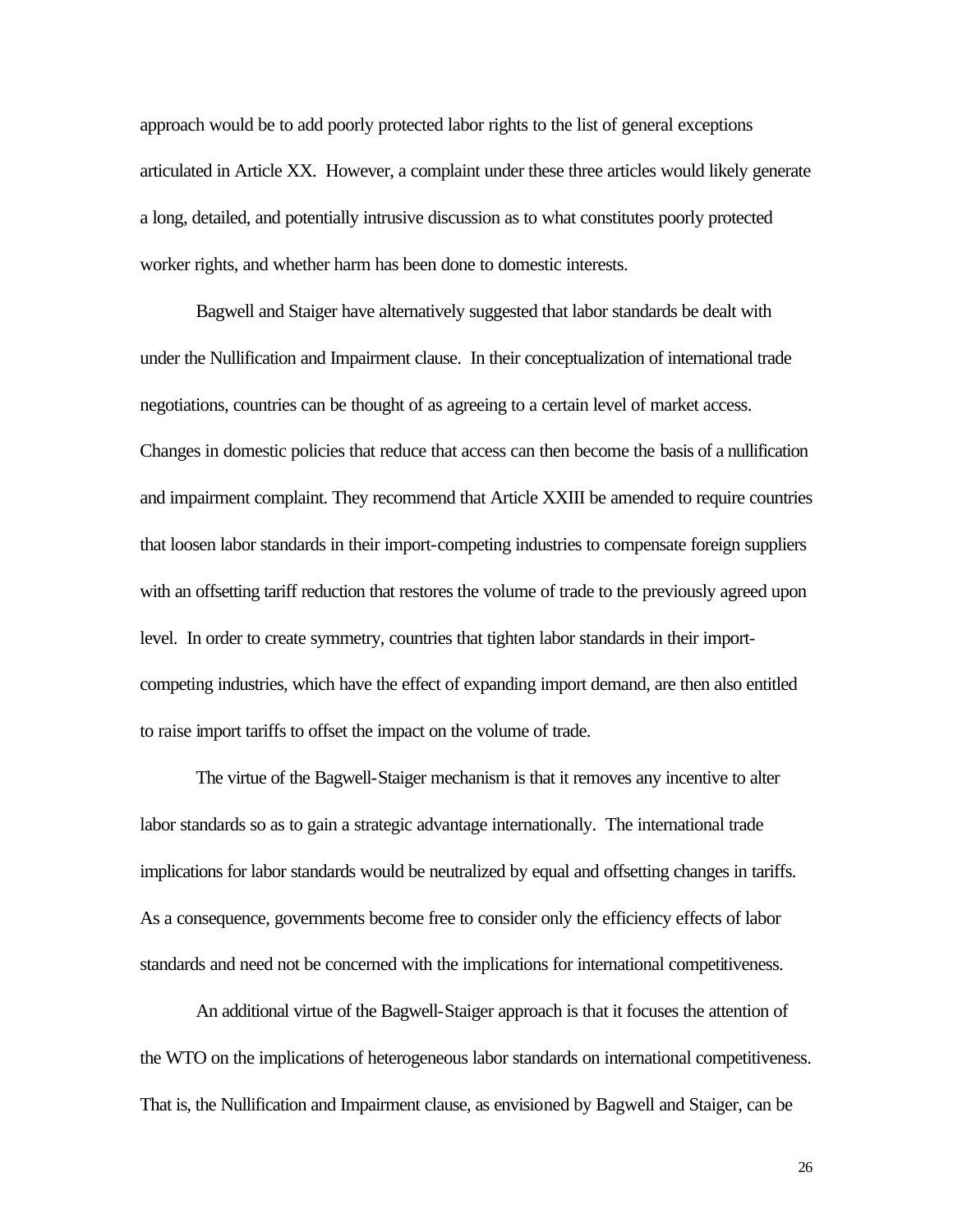used to prevent a "race to the bottom" in international labor standards that may otherwise occur if trade policy is largely controlled by import-competing interests.

By contrast, the General Exceptions provision is more likely to be used to focus attention on moral and humanitarian concerns with the nature of production in developing countries. However, as we have discussed above, trade sanctions are not a very attractive device for expressing humanitarian concerns. Trade sanctions are likely to hurt the very people we are trying to help in focusing on worker rights. Furthermore, reliance on the General Exceptions provision requires us to attempt to agree on universally accepted language on worker rights that can be codified in international trade law. Some statements about labor standards may be attractive as general goals, but they vary too much across countries to be defined as rights that should be enforced by trade sanctions.

#### **VI. Epilogue**

This paper was initially written prior to the conclusion of the WTO Ministerial Meeting convened in Doha, Qatar, in November 2001 for the purpose of designing the agenda for a new round of multilateral trade negotiations. Following 9/11, the United States and other WTO members had an incentive to downplay the disputes that had led to the failure of the Seattle Ministerial Meeting in December 1999 and to adopt a more cooperative position in launching a new trade round in 2002. It was also the case that the Bush Administration did not favor linking trade and labor standards in the WTO. Thus, for now, the issue of linkage in moot, and the ILO will continue to have the institutional responsibility for the oversight of international labor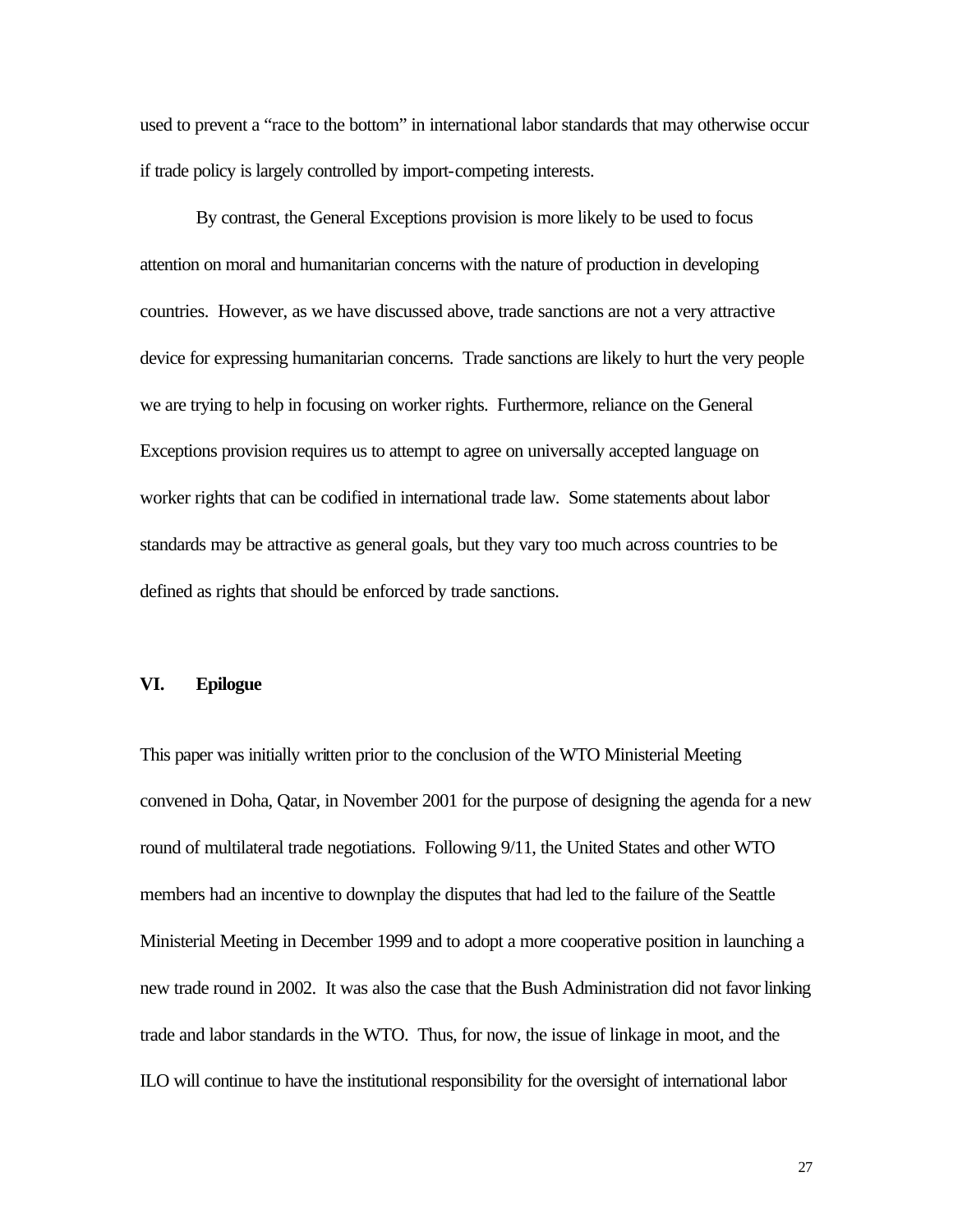standards. But the fact remains that there is continued support for linkage on the part of organized labor, as well by many human and labor rights NGOs in the United States and some other industrialized countries. The issues that we have discussed in this paper may well therefore re-emerge in the future when economic and political conditions change and linkage issues will again be prominent in the policy dialogue.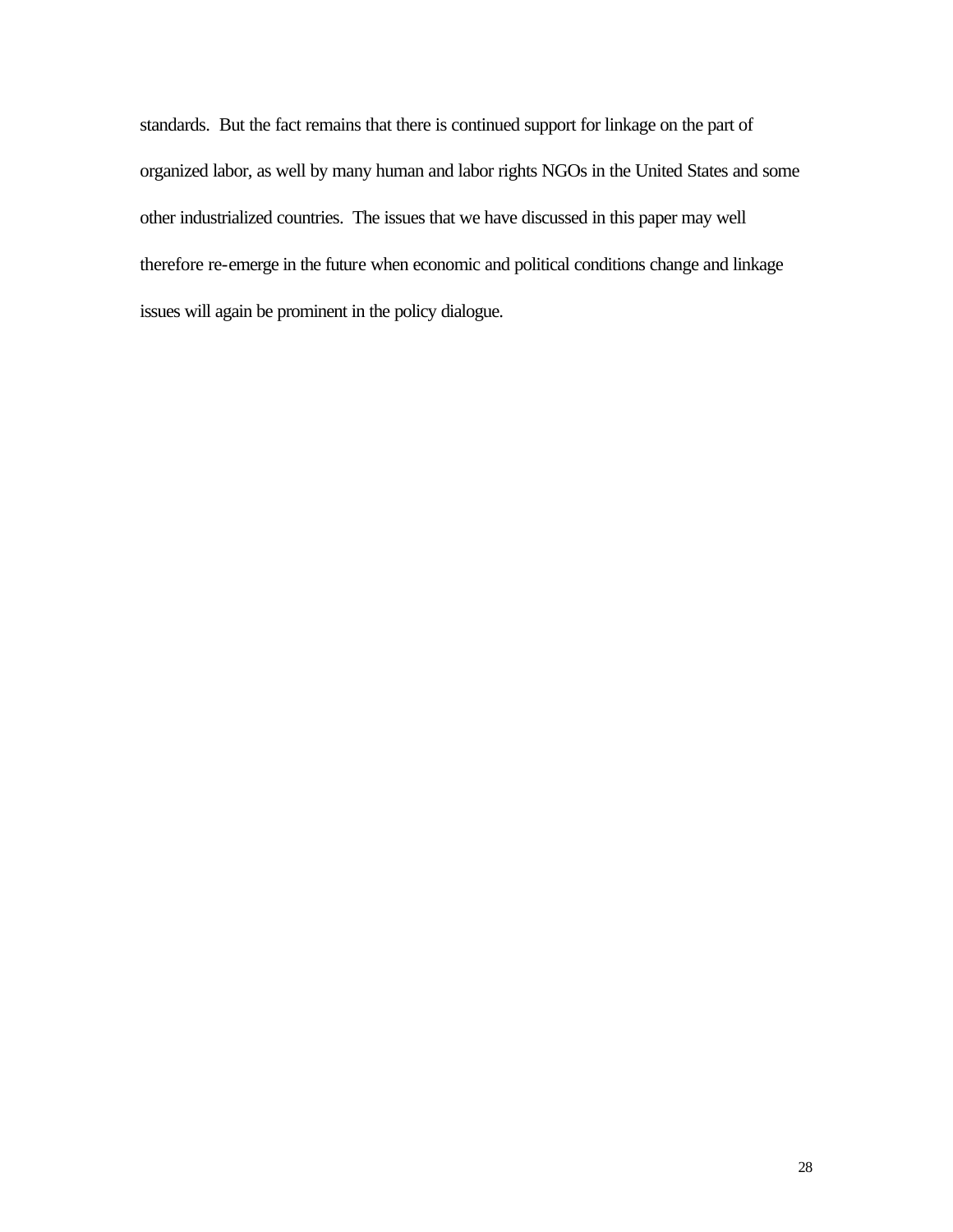## **References**

- Bagwell, Kyle and Robert W. Staiger. 2001. "The WTO as a Mechanism for Securing Market Access Property Rights: Implications for Global Labor and Environmental Issues," *Journal of Economic Perspectives* 15:68-88.
- Brown, Drusilla K. 2000. "International Trade and Core Labour Standards: A Survey of Recent Literature," Labour Market and Social Policy Occasional Papers No. 43. Paris: OECD.
- Brown, Drusilla K. 2001. "Labor Standards: Where Do They Belong on the International Trade Agenda?" *Journal of Economic Perspectives* 15:89-112.
- Brown, Drusilla K., Alan V. Deardorff, and Robert M. Stern. 1996. "International Labor Standards and Trade: A Theoretical Analysis," in Jagdish Bhagwati and Robert Hudec (eds.), *Fair Trade and Harmonization: Prerequisites for Free Trade?* Cambridge, MA: MIT Press.
- Brown, Drusilla K., Alan V. Deardorff, and Robert M. Stern. 1998. "Trade and Labor Standards," *Open Economies Review* 9:171-194.
- Brown, Drusilla K., Alan V. Deardorff, and Robert M. Stern. 2001a. "Child Labor: Theory, Evidence and Policy," prepared for Swedish Ministry of Foreign Affairs, Expert Group on Development Issues (EGDI); Research Seminar in International Economics, Discussion Paper No. 474, August 17.
- Brown, Drusilla K., Alan V. Deardorff, and Robert M. Stern. 2001b "U.S. Trade and Other Policy Options and Programs to Deter Foreign Exploitation of Child Labor," in Magnus Blomstrom and Linda Goldberg, eds., *Topics in Empirical International Economics: A Festschrift in Honor of Robert Lipsey*, University of Chicago Press.
- Deardorff, Alan V. 1990. "Should Patent Protection Be Extended to All Developing Countries," *The World Economy* 13:497-507.
- Deardorff, Alan V. and Robert M. Stern. 2002. "What You Should Know about Globalization and the World Trade Organization," *Review of International Economics*, forthcoming*.*
- Freeman, Richard B. 1995 "Are Your Wages Set in Beijing?" *Journal of Economic Perspectives* 9:15-32.
- Horstmann, Ignatius J., James R. Markusen, and Jack Robles. 2000. "Multi-Issue Bargaining and Linked Agendas: Ricardo Revisited or No Pain No Gain," in process (December).
- Limao, Nuno. 2000. "Trade Policy, Cross-Border Externalities and Lobbies: Do Linked Agreements Enforce More Cooperative Outcomes?" mimeo.
- OECD. 1996. *Trade, Employment and Labour Standards*, OECD, Paris.